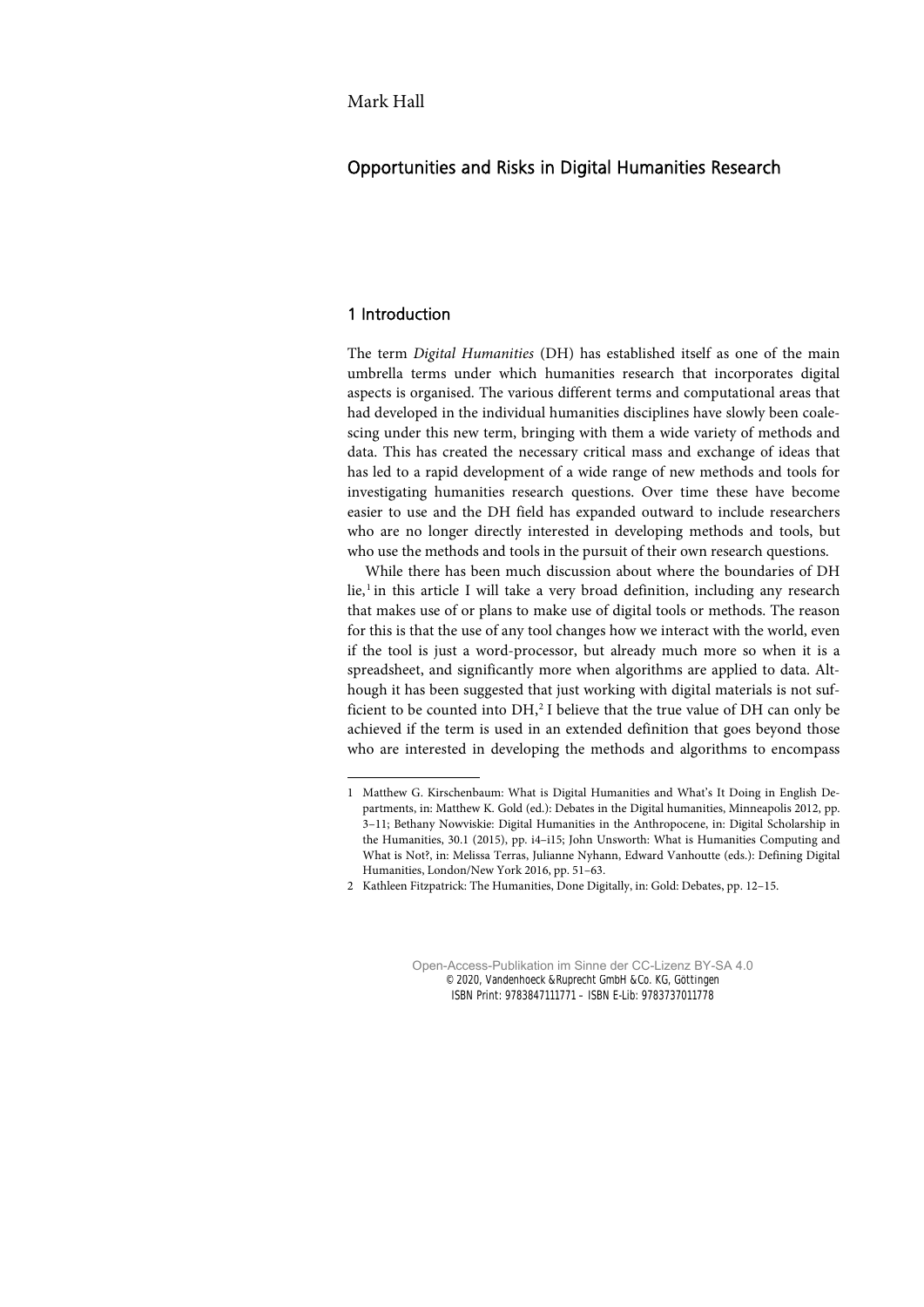data and tool users. For this wider group we need to make the case for why they should add digital aspects to their research, but more importantly they need to be aware of the major risks that adding computational methods to their repertoire of research methods present. An awareness of the pros and cons of the computational methodologies will enable them to correctly judge the impact of the digital tools they are employing on the outcomes that they observe and the conclusions they can draw.

At the same time, I will make some assumptions about the research context and particularly the kind of data used in the DH research. The assumption is that the data under investigation is of a historic nature, primarily text based, and from a time-period long enough ago, that a verification of any research results through other, independent sources is no longer possible.<sup>[3](#page--1-2)</sup> The focus on text is due to the prevalence of text as the primary data type in DH projects and also in the wider humanities.<sup>[4](#page--1-3)</sup> However, the main arguments about the advantages and risks of DH tools and algorithms apply to other data-types (images, sound, video, meta-data, etc. ) equally and some of the examples will be drawn from that wider set to illustrate that. Similarly, while the critique applies also to current non-historic data or data where verification through other sources is possible, the degree to which it is relevant varies, in particular as for newer data it is often easier to mitigate the potential risks. However, where verification or triangulation is possible, it also has to be applied, otherwise the issues raised here are just as valid.

The aim of this article is both to encourage researchers to consider making use of the digital methods and tools that are out there, while at the same time reminding everybody of the risks that these introduce into their research. As a result the remainder of the article is structured as follows: first I will discuss the main opportunities provided by the DH methods and tools (if you already use these, you might skip this), then I will spend significant time analysing the risks posed by poor methodology and use of the tools, and finally I will discuss the potential dangers for DH as a field if the risks are not taken into account fully. In particular I will highlight the need for true collaboration between humanities and computer science researchers, which has the potential to deliver truly novel insights to both areas.

<sup>3</sup> Patrik Svensson: Humanities Computing as Digital Humanities, in: Terras, Nyhann, Vanhoutte (eds.): Defining Digital Humanities, pp. 175–202.

<sup>4</sup> Stefan Jänicke et al.: On Close and Distant Reading in Digital Humanities: A Survey and Future Challenges, in: Rita Borgo, Fabio Ganovelli, Ivan Viola: Eurographics Conference on Visualization 2015, pp. 83–103. DOI: https://doi.org/10.2312/eurovisstar.20151113 (last access: 07.02. 2020).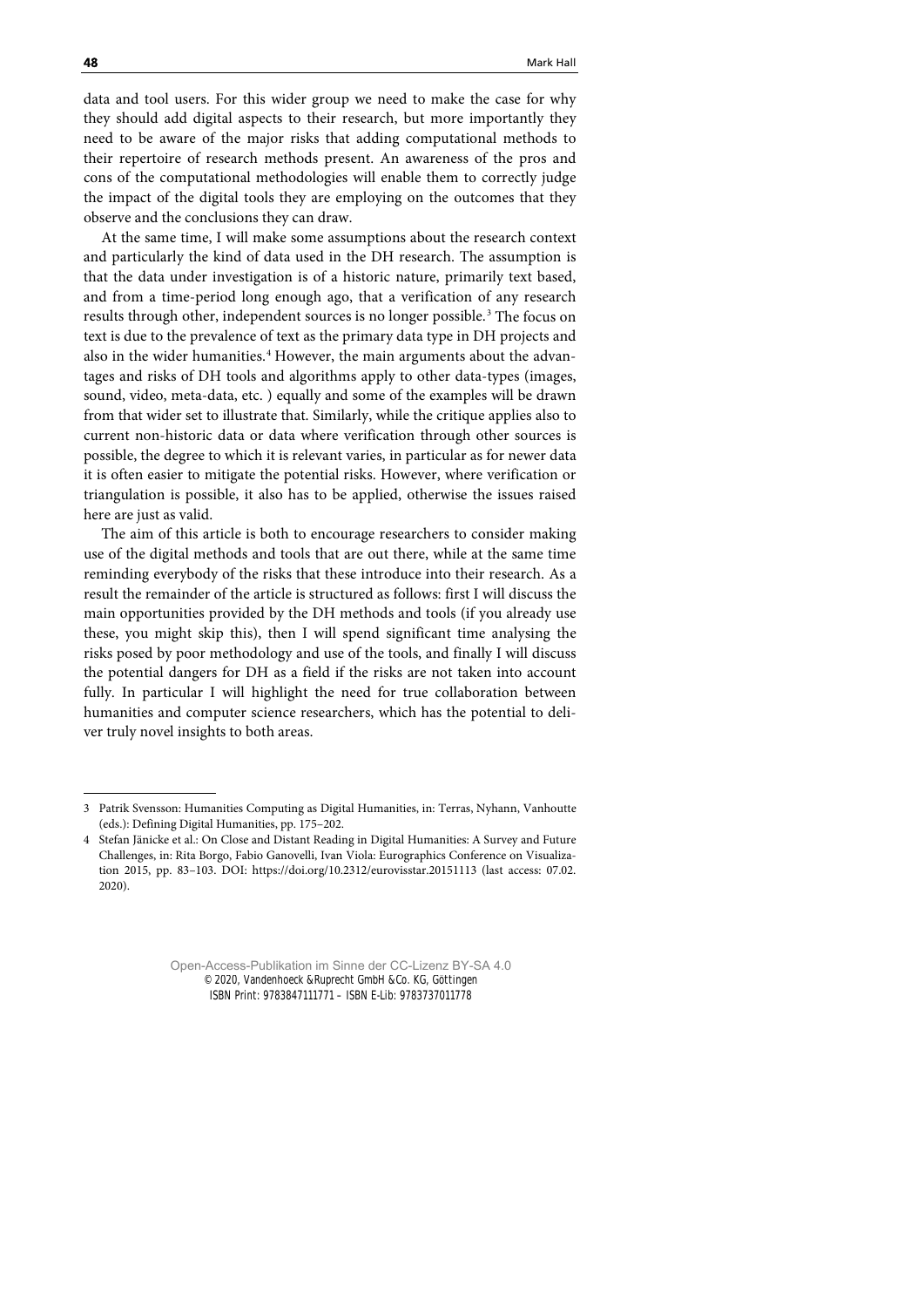# 2 Opportunities in the Digital Humanities

DH offers a vast range of new tools and methods that could be used to augment non-computational research methods, which can be bewildering as it is often difficult to decide where to start. There have been various calls to humanities researchers to embrace digital tools and methods in their working routine, most of these have either been very high-level or alternatively contain a specific selection of tools and methods used to demonstrate the value of adding digital.<sup>[5](#page--1-4)</sup> Here I will attempt to achieve a compromise between these two approaches. Identifying two major areas where adding digital methods have the potential to significantly alter the research process – data access and data volume – while illustrating the advantages provided by each area through a selection of tools or methods.

## 2.1 Data Access

The data sources for humanities research are primarily archives, libraries, and museums – with a few exceptions such as archaeology, which requires ven-turing out into the world. As a result non-computational<sup>[6](#page--1-5)</sup> humanities research first requires identifying those physical archives that are of relevance to the research and then physically visiting them to discover the relevant objects. The interaction with the objects in the archive will generally be mediated through the archivist or librarian and rely on indexing tools such as card catalogues. Findings in the archive are noted and then at a later time, in the office the notes are analysed, and the research outputs generated. At this point in time if there is information missing in the notes, a repeat visit to the physical archive would be necessary. The physicality of this process and the time (and financial) costs of visiting the archive necessitate very careful planning and note-taking, but also place an intrinsic limit on the amount of material that can be sighted in the archive within the given time-span, meaning that careful sampling is the only viable way to get representative data.

<sup>5</sup> Kathleen Fitzpatrick: The Humanities, Done digitally, in: The Chronicle of Higher Education. https://www.chronicle.com/article/The-Humanities-Done-Digitally/127382 (last access: 07.02. 2020); Ted Underwood: Dear Humanists: Fear Not the Digital Revolution, in: The Chronicle of Higher Education 2019. https://www.chronicle.com/article/Dear-Humanists-Fear-Not-the/245 987/ (last access: 07.02.2020).

<sup>6</sup> One of the difficulties in comparing DH work with humanities research that does not use digital tools or methods is how to label that kind of research without judgement. For this reason I will refer to that kind of research as non-computational, to distinguish it from DH research that uses digital or computational methods.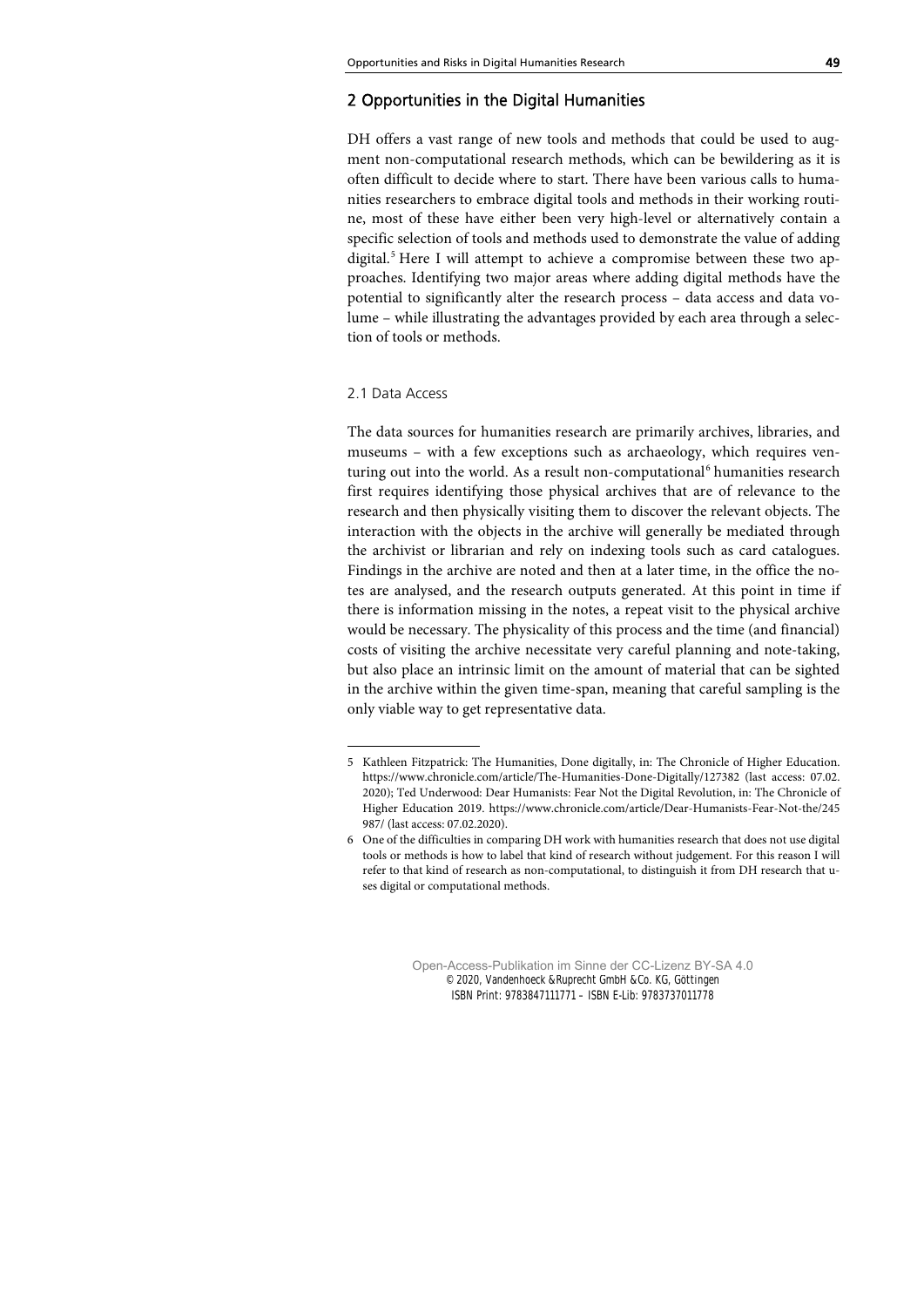The digitisation of archives' holdings over the last few decades and their availability via online portals represents a step-change in how archival research can be undertaken. [7](#page--1-6) Depending on the type of materials involved, this might include photographs of the objects and associated meta-data or, in the case of text documents such as books or letters, full text generated through *Optical Character Recognition* (OCR) or manual transcription. Search engines are then used to index these data and the research can now enter one or more search keywords and retrieve all objects that share these keywords. The researcher can then download the results to their own computer for future analysis.

This represents a number of major changes to the humanities research flow. First, the requirement to physically visit the source archives is reduced, as much content is now available digitally. Second, it is now possible to refer to a digital representation of the actual source material during the analysis and write-up, rather than being restricted to the notes made at the archive. Third, if during the analysis it becomes clear that additional data are needed, it is now significantly easier to acquire this. At the same time relying purely on digital archives does introduce new sources of data uncertainty that will be discussed later.

## 2.1.1 Technological underpinnings

The technology underpinning digital archives is *Information Retrieval* (IR).<sup>[8](#page--1-7)</sup> IR focuses on quickly finding things that satisfy the information need of a user and has four core concepts: the documents that can be searched for, the keywords used to index the documents, the search keywords provided by the user, and the relevance of each document with respect to the search keywords. Important to note is that the concept of a document is used to describe any kind of thing that is indexed by the IR system, regardless of whether this is fulltext, images, or just meta-data.

To achieve high retrieval performance the data-set within which the user can search is first pre-processed and each document is indexed with one or more keywords that describe the document. After indexing the user can formulate their information need as one or more search keywords. The information retrieval system then uses the index keywords to retrieve those documents that best match the search keywords.

<sup>7</sup> Kimberly Barata: Archives in the digital age, in: Journal of the Society of Archivists 25.1 (2004), pp. 63–70; Bob Nicholson: The Digital Turn: Exploring the methodological possibilities of digital newspaper archives, in: Media History 19.1 (2013), pp. 59–73.

<sup>8</sup> Ricardo Baeza-Yates, Berthier Ribeiro-Neto: Modern Information Retrieval, 2nd ed., Harlow et. al. 2011.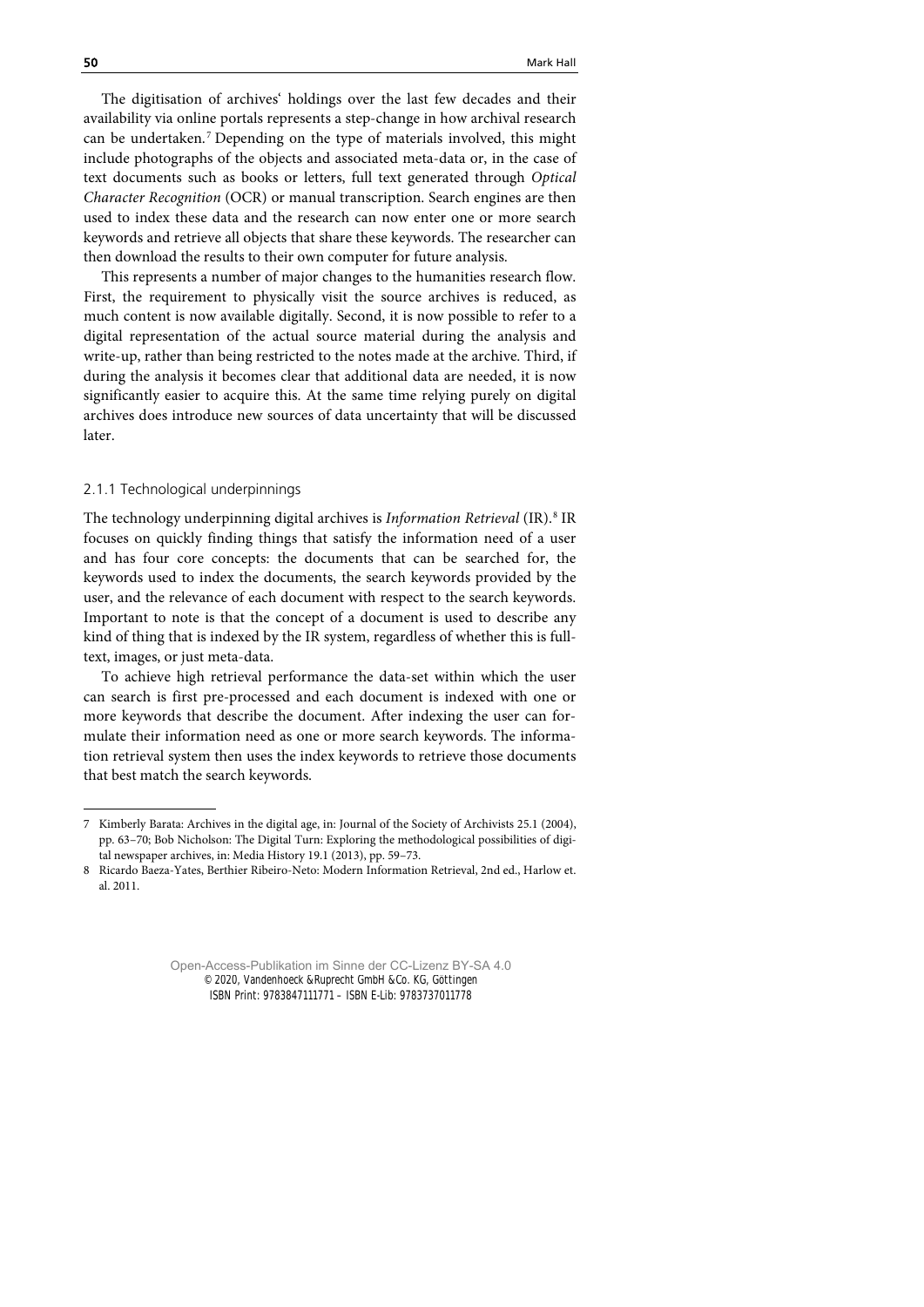In this process there are two main areas that are of relevance to the humanities researcher, as they influence what the researcher is shown for their search keywords. First, how the input data are pre-processed to generate the keywords describing each document and second, the way in which the 'relevance' of a document with respect to the search keywords is calculated.

In pre-processing the document is split into individual keywords using a language model in order to determine where the boundaries between keywords are. For example such a model knows that 'keyword-search' is a compound noun, which in the index should not be split into two. Because the search sys-tem uses exact matching<sup>[9](#page--1-4)</sup> between search and document keywords, to ensure performance, the tokens are generally further processed in the index to in-crease the likelihood of the two matching.<sup>[10](#page--1-0)</sup> Stemming or lemmatisation are common techniques, which reduce variants of the same word to a single variant. For example 'house', 'houses', and 'housing' would all be reduced to 'house'. The same is applied to the search keywords, with the effect that a search for 'house' also returns documents that refer to the plural or to the verb form. This increases the number of documents returned (also known as the recall), but also increases the number of documents that are found that are not relevant (what is known as a loss of precision). However, it is important to note that a further manual inspection of the results is necessary to ensure that the retrieved documents actually match the specific variant of the word that the researcher was looking for, as the results will contain all variants, regardless of how the user spelled the word in the query.

When the user then searches, the systems matches the query to document keywords and most current IR systems will also attempt to rank the matching documents by how relevant they are to the query keywords. To achieve this, each keyword is given a score for each document it appears in. Then, when searching the scores for each query keywords are combined per document and then the documents ranked by that score. One of the most successful scoring formulas is BM25,<sup>[11](#page--1-5)</sup> which has been extended in the past to achieve the quality seen in modern search systems $12$ , but the fundamental principle as covered here remains the same. Documents are ranked by measuring how often a se-

<sup>9</sup> There are of course also fuzzy approaches to matching query and document keywords, but those are deployed and used infrequently.

<sup>10</sup> Safaa I. Hajeer, et al.: A New Stemming Algorithm for Efficient Information Retrieval Systems and Web Search Engines, in: Aboul E. Hassanien, et al. (eds.): Multimedia Forensics and Security. Foundations, Innovations, and Applications, Cham 2017, pp. 117–135.

<sup>11</sup> Stephen E. Robertson et al.: Okapi at TREC-3, in: Proceedings of the Third Text REtrieval Conference, Gaithersburg 1995, pp. 109–126.

<sup>12</sup> Sergio Jimenez et al.: BM25-CTF: Improving TF and IDF factors in BM25 by using collection term frequencies, in: Journal of Intelligent & Fuzzy Systems 34.1 (2018), pp. 1–13.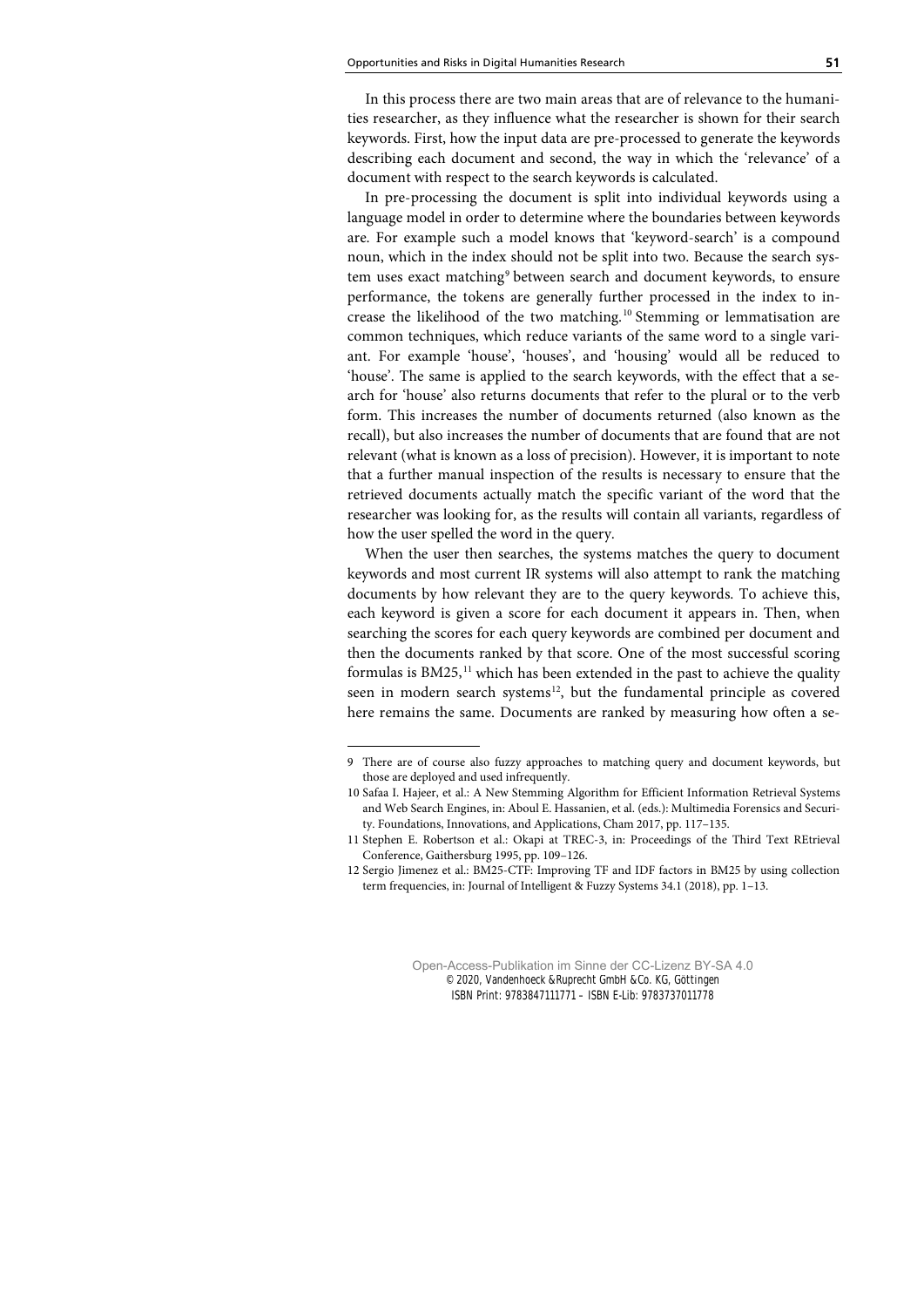arch keyword appears in a single document and also how often it appears across all documents. A relevant keyword for a document is a keyword that appears frequently in that document and only in few other documents. It is relevant, because it distinguishes the document from all other documents. The list of documents that match the user's query is then sorted by these relevance values and the user is shown 1–10 of 10,000 documents, but again it is often necessary to page through all the results, as this technical 'relevance' might not match the semantic relevance desired by the researcher.

### 2.2 Volume of Data

The second major aspect in which DH research distinguishes itself from noncomputational humanities research is the amount of data that can be used as part of the research.<sup>[13](#page--1-9)</sup> Non-computational, manual analysis imposes a temporal upper bound as to how much time can be invested and thus how much data can be analysed. The use of digital tools does not alter the amount of time that can be invested in the manual analysis. However, the DH methods allow a much larger data-set to be automatically processed, the results of which can then be analysed manually.

Methods for dealing with large text data-sets are commonly described as 'distant reading' [14](#page--1-6) and that term has slowly expanded to sometimes being used to label any kind of large-scale, quantitative analysis of digital humanities data – irrespective of whether that is an appropriate extension of the term. [15](#page--1-10) Before briefly looking at some of these methods, it needs to be said that while the term distant reading is frequently used, it is misleading as none of these methods actually 'read' the data they are provided with. Instead all these techniques take the source data, apply a variety of processing steps which result in a series of quantitative data, and from these statistical measures of the data can be produced that can then be interpreted. This does not invalidate the methods, it is just important to not take the label to literally.

Techniques for dealing with large scale textual data tend to be based on word counts, either just counting individual words or counting cooccurrences. In both cases the text is initially split into words, using a language

<sup>13</sup> Christoph Schöch: Big? Smart? Clean? Messy? Data in the Humanities, in: Journal of Digital Humanities 2.3 (2013), pp. 2–13.

<sup>14</sup> Franco Moretti: Distant Reading, London 2013. Other terms such as 'zoom' / 'zooming' have also been used, but this is the one that has become most widespread.

<sup>15</sup> Ted Underwood: A Genealogy of Distant Reading, in: DHQ: Digital Humanities Quarterly 11.2 (2017). http://www.digitalhumanities.org/dhq/vol/11/2/000317/000317.html (last access: 07.02.2020).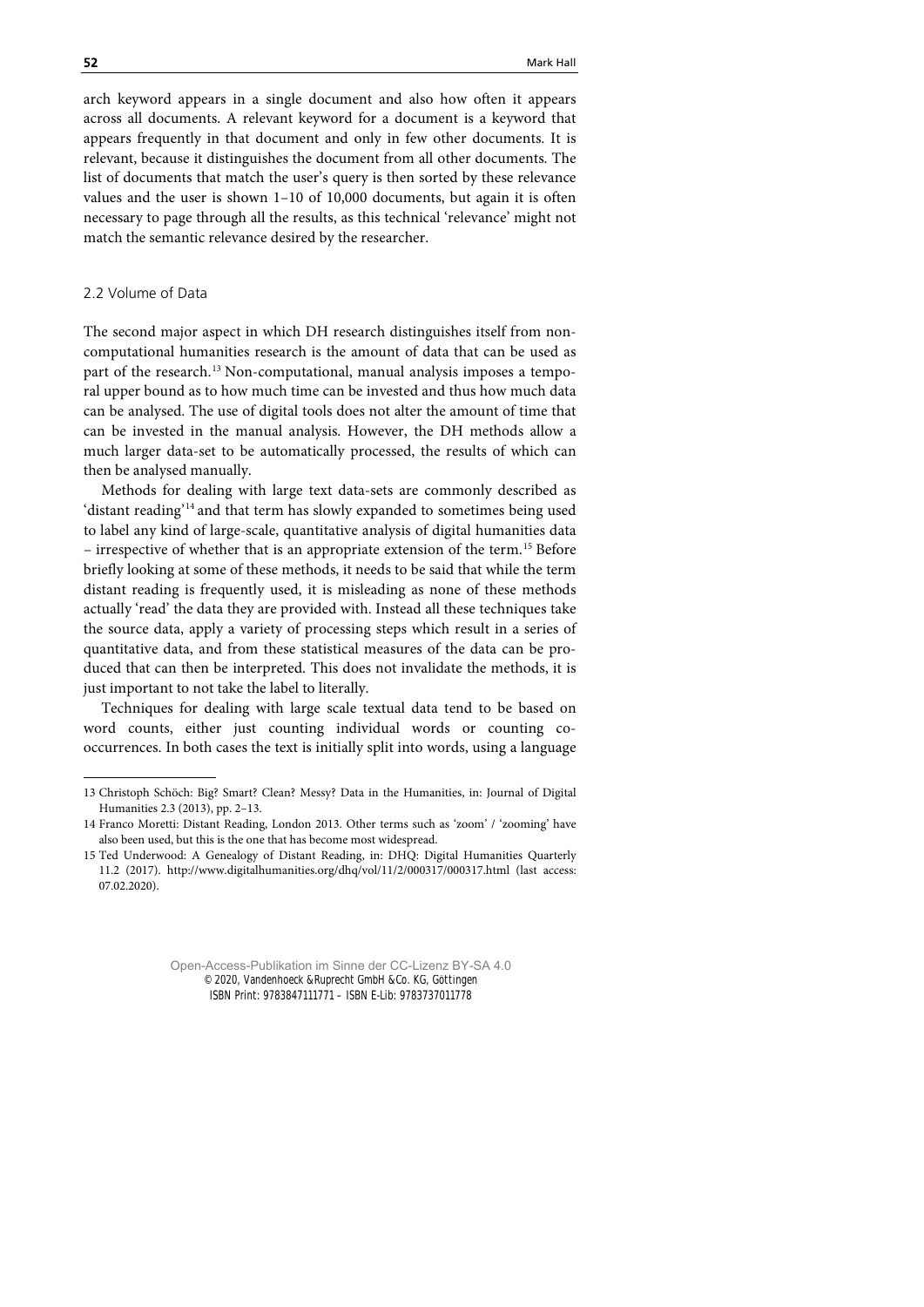model as described earlier. Then for individual word counts, these are simply calculated. For the co-occurrence models, whether two words co-occur is then calculated by moving a window over the text.[16](#page--1-0) Two words are then calculated to co-occur if they appear within the window, in other words, if they appear within a certain distance of each other in the text. While the exact size of the window – the number of words within which words are defined to co-occur – varies depending on the context, ten words is commonly used as a window size. The individual counts and co-occurrence values form the basis for three commonly used methods: topic modelling, vector-space models, and more general machine-learning methods.

### 2.2.1 Topic Modelling

Amongst the various topic modelling algorithms, *Latent Dirichlet Allocation*  $(LDA)^{17}$  $(LDA)^{17}$  $(LDA)^{17}$  is one of the most commonly used techniques, but most other algorithms take a similar approach. The fundamental idea behind the topic models is that topics are made up of words, with each word having a likelihood attached that defines how important it is for the topic. Next, a document is seen as a collection of topics in the same way, again with each topic having a likelihood attached to define how much of the document it represents. Finally, the words we see in the text are assumed to have been selected through a random selection of topics and then randomly selecting words from the topics, the random selection being weighted by the topic and word likelihoods.

As it is unknown what exactly the topics are and how they appear in the document, the topic modelling algorithms use the observed co-occurrence data to automatically infer the topic to word and document to topic likelihoods. The result is generally a list of topics and then for each topic the researcher is shown the most important words for the topic. These results can then be inter-preted manually to analyse the topics that appear in the data-set.<sup>[18](#page--1-8)</sup> An important aspect of modern topic modelling algorithms is that they generally assign more than one topic to a document, making it possible to model the nuances of different topics co-existing in a document.

<sup>16</sup> Romain Vuillemot et al.: What's Being Said Near "Martha"? Exploring Name Entities in Literary Text Collections, in: IEEE Symposium on Visual Analytics Science and Technology, Atlantic City 2009, pp. 107–114.

<sup>17</sup> David M. Blei, Andrew Y. Ng, Michael I. Jordan: Latent dirichlet allocation, in: The Journal of Machine Learning Research 3 (2003), pp. 993–1022.

<sup>18</sup> Jonathan Chang et al.: Reading Tea Leaves: How Humans Interpret Topic Models, in: Advances in Neural Information Processing Systems 22, Vancouver 2009, pp. 288–296.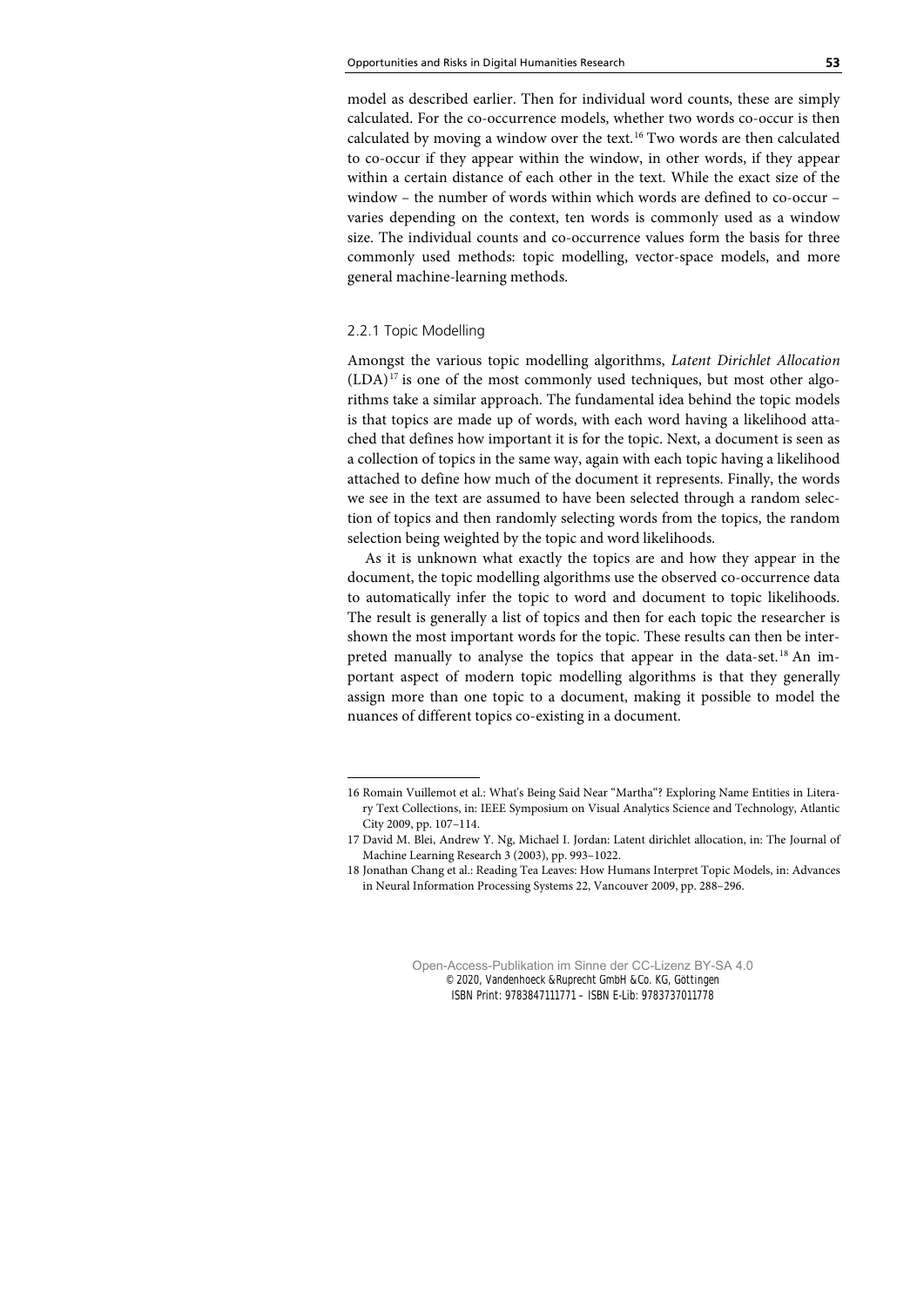#### 2.2.2 Vector-space models

Vector-space models come from the information retrieval world, but in the DH field are mostly used to describe word semantics models like *word2vec*[19](#page--1-6). The idea behind these models is that the meaning of a word can be defined through the words that it co-occurs with.<sup>[20](#page--1-7)</sup> The underlying co-occurrence data is generally represented as a matrix where each cell in the matrix indicates how often two specific words co-occur. The problem with these matrices is that they are generally very sparse, meaning that most cells in the matrix are zero (as those two words never co-occur). What models like *word2vec* do is use machine learning algorithms to reduce the number of dimensions in the matrix from many thousands to a few hundred. In the resulting lower dimension models similar words tend to cluster together, thus by comparing the distances between pairs of words in the model, it is possible to determine which words are semantically more or less related.

## 2.2.3 Machine learning

The third approach to dealing with the volume of data is more general, namely *artificial neural network* (ANN) algorithms, which have become very popular in DH. In ANNs, the starting point is a data-set consisting of pairs of input data and output label. The aim of the ANN training is then to learn how to transform the input data into the output labels. To this end ANNs have three layers. An input layer that represents the data to learn and an output layer that represents the labels you want the ANN to output for the input layer. In between these you have at least one hidden layer that connects the input to the output layer. Each connection between two nodes in the ANN is weighted and each node in the ANN contains a discontinuous function that defines what level of signal has to come over all conceptions from the predecessor nodes in order for this node to activate. The aim of the learning process is then to learn the connection weights and activation functions based on the training data that is provided.

To achieve this, ANNs generally need very large sets of labelled data in order to learn the model. The reason for this is that in the learning process the ANN basically classifies each data-point in the training set and compares the generated classification to the manual labelling. This will include errors, and

<sup>19</sup> Tomas Mikolov et al.: Distributed Representations of Words and Phrases and their Compositionality, in: Advances in Neural Information Processing Systems 26, Lake Tahoe 2013, pp. 3111– 3119.

<sup>20</sup> John R. Firth: A Synopsis of Linguistic Theory, in: Studies in Linguistic Analysis, Oxford 1957, pp. 1–32.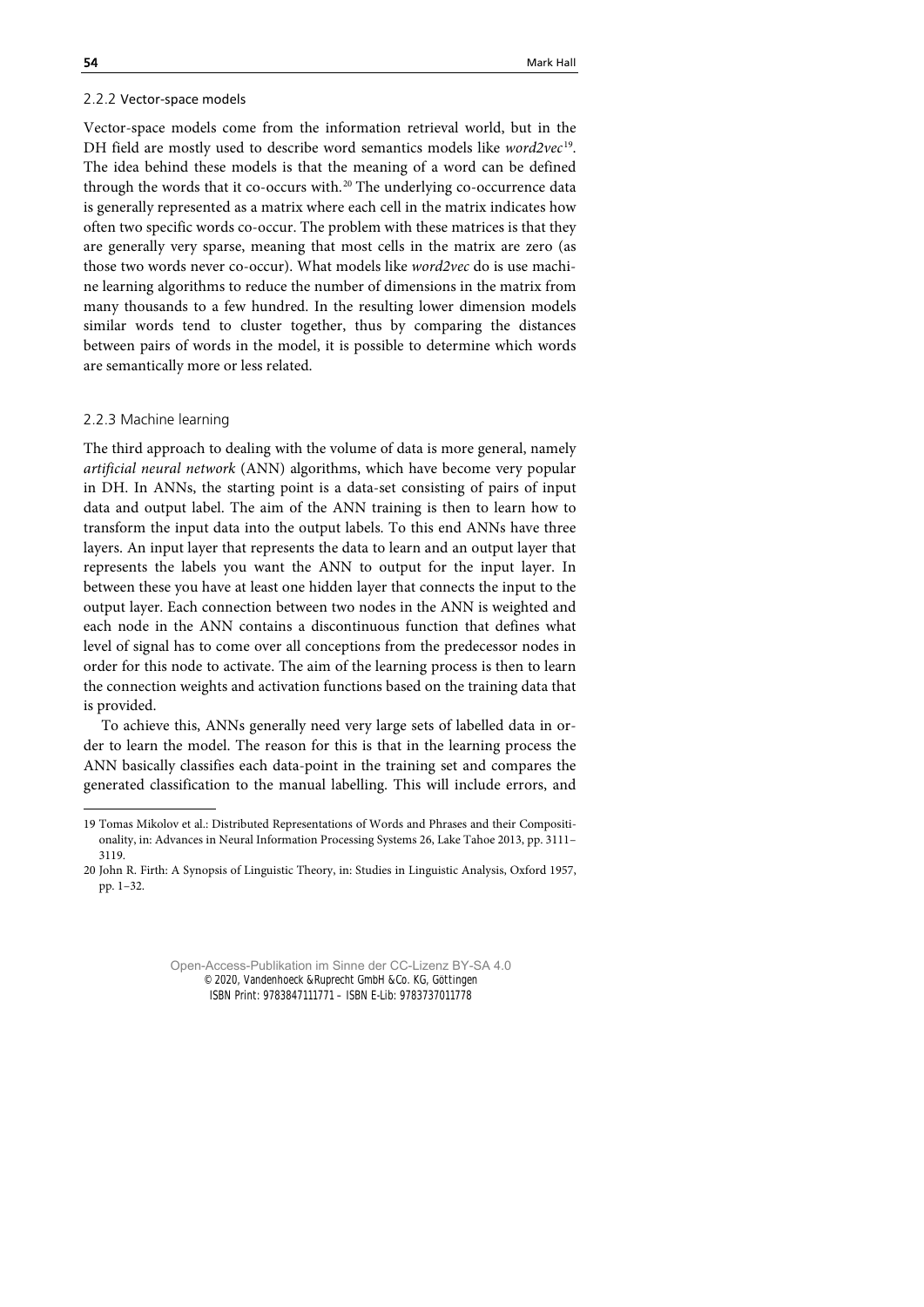where the model makes mistakes, corrections for the mistake are applied starting from the output layer, moving through the hidden layers, until we get to the input layer, a process known as back-propagation. This learning process is repeated multiple times until the error rate stabilises.

One of the biggest risks with training ANN models is 'overfitting'.<sup>[21](#page--1-11)</sup> Overfitting means that the algorithm learns a model that fits the training data very precisely, but which if given data that it has not seen before, makes huge mistakes. To address this, the learning process is generally given a second data-set, the so-called 'test' data, which after a number of iterations of the learning process is used to evaluate the model. This allows the learning process to determine when it is no longer improving the quality of the model and is in risk of overfitting. It does this by looking at whether the classification accuracy of the model decreases as the model is trained. If the accuracy no longer decreases, then the model has been overfitted and training should be stopped and the previous model used as the final model.

All these techniques open up humanities research to working with amounts of data that exceed what can be handled manually, but by increasing the distance between the researcher and the source material, they introduce new error sources into the research process, which will be discussed below.

# 3 Risks in the Digital Humanities

As illustrated above, digital tools offer new opportunities, but they also come with significant new risks. The rise in the amount of data and range of new methods that can be used in DH has been accompanied by a significant amount of work focused on a critical analysis of DH itself. Initially much of this focused on the question of balance between theory and practice.<sup>[22](#page--1-4)</sup> To that the discussion then added a focus on issues around cultural criticism aspects of

<sup>21</sup> Tom Dietterich: Overfitting and Undercomputing in Machine Learning, in: ACM Computing Surveys 27.3 (1995), pp. 326–327; Nitish Srivastava et al.: Dropout: A Simple Way to Prevent Neural Networks from Overfitting, in: The Journal of Machine Learning Research 15.1 (2014), pp. 1929–1958.

<sup>22</sup> Andrew Prescott: Making the Digital Human: Anxieties, Possibilities, Challenges, in: Digital Riffs 2012.<http://digitalriffs.blogspot.com/2012/07/making-digital-human-anxieties.html> (last access: 21.06.2019); Tibor Koltay: Library and information science and the digital humanities: Perceived and real strengths and weaknesses, in: Journal of Documentation 72.4 (2016), pp. 781–792; Bethany Nowviskie: On the Origin of "Hack" and "Yack", in: Matthew K. Gold, Lauren F. Klein (eds.): Debates in the Digital Humanities, Minneapolis 2016, pp. 66–70; Tanya E. Clement, Daniel Carter: Connecting theory and practice in digital humanities information work, in: Journal of the Association for Information Science and Technology 68.6 (2017), pp. 1385–1396.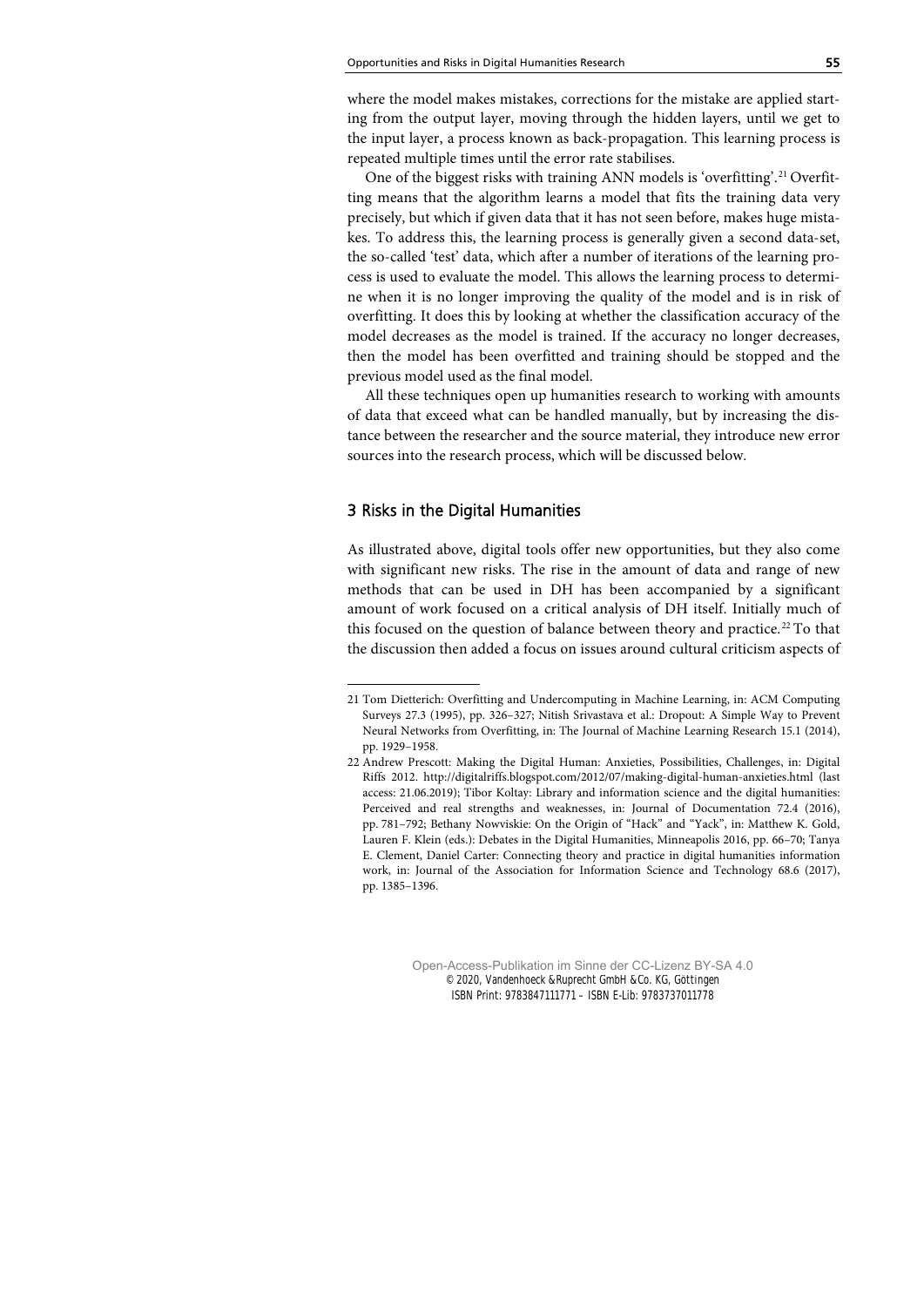DH research.<sup>[23](#page--1-12)</sup> All of these make very good points and particularly the issues around cultural criticism in DH research remain largely unaddressed, but the one thing all of these overlook are risks to DH research caused by methodologically poor use of the available data, tools, and methods. However, unlike work such as Da's critical analysis of computational literature studies<sup>[24](#page--1-9)</sup>, I intend to give a broader overview over methodological issues, rather than analysing a specific area in depth.

The risks presented here are indicative of how the digital aspects are being used by researchers and are not inherent in the digital aspects themselves. Thus, their existence does not imply that the DH field should be abandoned in whole or even in parts, only that the field needs to become more aware of these issues and incorporate them into its research practices. As such any examples selected in this section are to be treated as exemplars of a general trend, not specifically failing projects.

### 3.1 Data-driven Weaknesses

The first and most common methodological weakness that I want to address is missing criticism or critical analysis of the data-sets based on which the research is conducted. As discussed above, in non-computational humanities research a manual selection of a sub-set of the available data is always necessary to allow the research to be completed in a realistic time-frame. At the same time, it is also known that the selection processes are influenced by social and economic pressures, as the gender and colonial-studies research show. Due to this a critical analysis of the sources and the selection process have historically been a core aspect of humanities research and work in recent times on gender and colonial aspects have pushed this ever more into the foreground.[25](#page--1-6)

<sup>23</sup> Alan Liu: Where is Cultural Criticism in the Digital Humanities?, in: Gold: Debates, pp. 490– 509; Gerben Zaagsma: On Digital History, in: BMGN – Low Countries Historical Review 128.4 (2013), pp. 3–29; David Berry et al.: No Signal without Symbol: Decoding the Digital Humanities, in: Matthew K. Gold, Lauren F. Klein (eds.): Debates in the Digital Humanities, Minneapolis 2019. https://dhdebates.gc.cuny.edu/projects/debates-in-the-digital-humanities-2019 (last access: 07.02.2020).

<sup>24</sup> Nan Z. Da: The Computational Case against Computational Literary Studies, in: Critical Inquiry 45.3 (2019), pp. 601–639.

<sup>25</sup> Jenny Bergenmar, Katarina Leppänen: Gender and Vernaculars in Digital Humanities and World Literature, in: NORA – Nordic Journal of Feminist and Gender Research 25.4 (2017), pp. 232–246; Roopika Risam: Decolonizing Digital Humanities in Theory and Practice, in: Jentery Sayers (ed.): The Routledge Companion to Media Studies and Digital Humanities, New York 2018, pp. 98–106.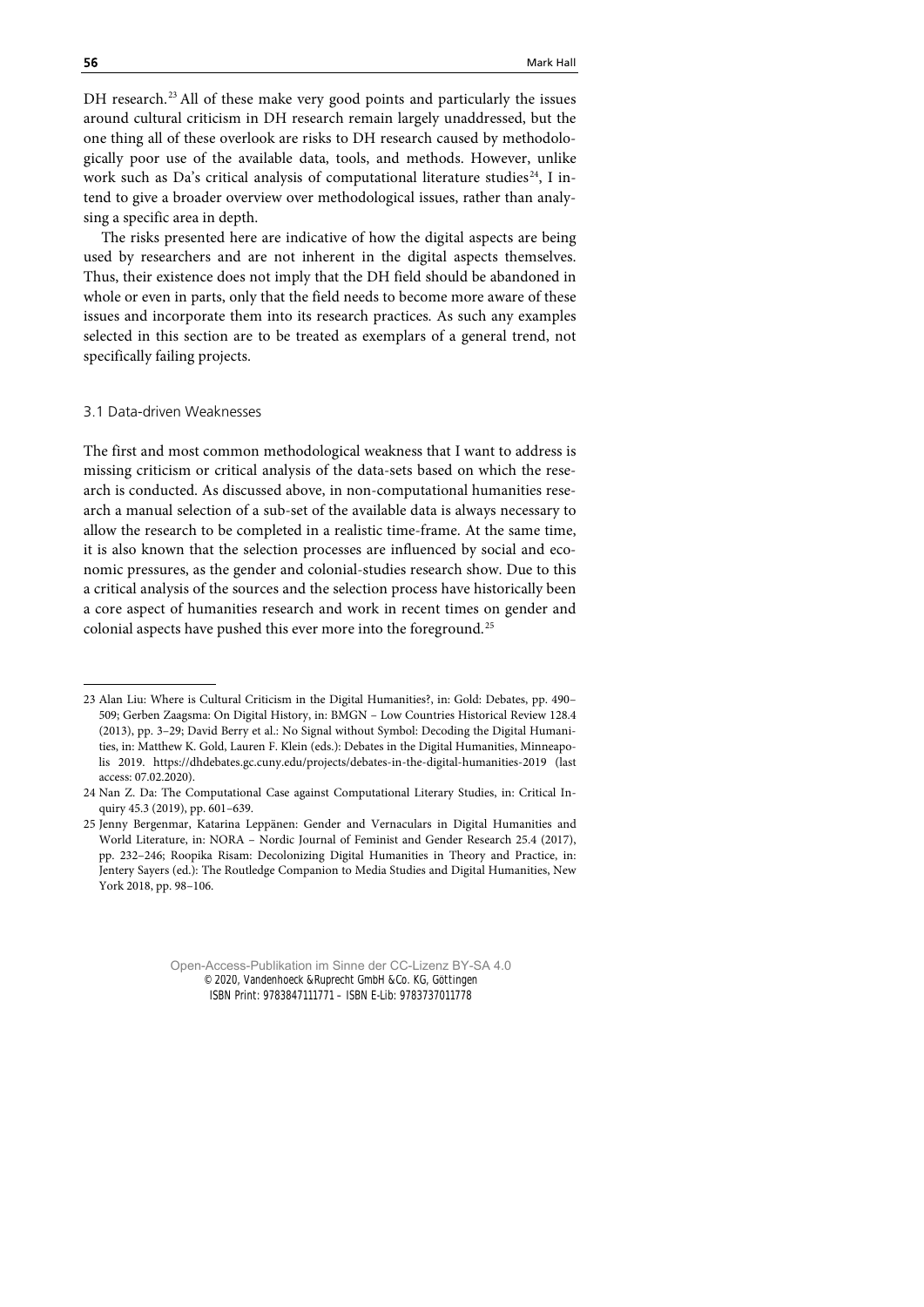In the DH this critical analysis of the data-sources and their potential biases has taken a back-seat. As DH algorithms allow the analysis of very large collections of objects, there is a perception that it is no longer a necessity to select a sub-set, instead 'everything' that is available can be fed into the algorithm. It seems that as a consequence the question of how the collection that is being analysed has been created is barely considered or completely ignored.

All the texts in the corpus must, at the time of their initial collection, have been judged to be sufficiently worthy to be included in a library or archive somewhere. Then, the texts will have to have survived two world wars, a period of active book-burning, water damage, theft, and a wide range of other physical risks. Then the texts will have to have been digitised, where a further two hurdles appear. First the texts will have had to have been selected for digitisation. Digitisation is both a time and financially expensive process, it is thus generally impossible to digitise the whole collection in one go and selections have to be made. In the ideal case, the selection is done topically or temporally to minimise bias, but at the beginning of the process or where third-party funding is used for the digitisation, the focus is generally on the 'important' or 'valuable' works, as these make it easier to argue that the digitisation is worthwhile.

The final step is the transformation of the scanned images into text (where appropriate). Due to the scale of the task, automated processes such as *Optical Character Recognition* have to be employed. [26](#page--1-13) As the OCR output is heavily dependent on the quality of the print, the typesetting, and the age of the text<sup>[27](#page--1-14)</sup>, texts that can be processed successfully tend to be processed first.

Due to all these reasons the digital source is already biased in a way that can make it quite hard to pin down exactly how strong the bias is, before we even look at finding the objects that make up the analysis data-set. Consider the German text corpus available via the *Deutsches Textarchiv*. [28](#page--1-8) Unlike other online corpora they provide some information online about the content of the archive and how it was curated, giving some indication of potential biases. However, even there the level of detail is limited ('selected bibliographies', 'specialist recommendations') and they explicitly state that the initial focus was

<sup>26</sup> Ahmad P. Tafti et al.: OCR as a Service: An Experimental Evaluation of Google Docs OCR, Tesseract, ABBYY FineReader, and Transym, in: George Bebis et al. (eds.): Advances in Visual Computing, Cham 2016, pp. 735–746.

<sup>27</sup> Florian Fink, Klaus U. Schulz, Uwe Springmann: Profiling of OCR'ed Historical Texts Revisited, in: Proceedings of the 2nd International Conference on Digital Access to Textual Cultural Heritage, Göttingen 2017, pp. 61–66.

<sup>28</sup> http://www.deutschestextarchiv.de/, selected as an example because they actually provide some information on its creation (last access: 07.02.2020).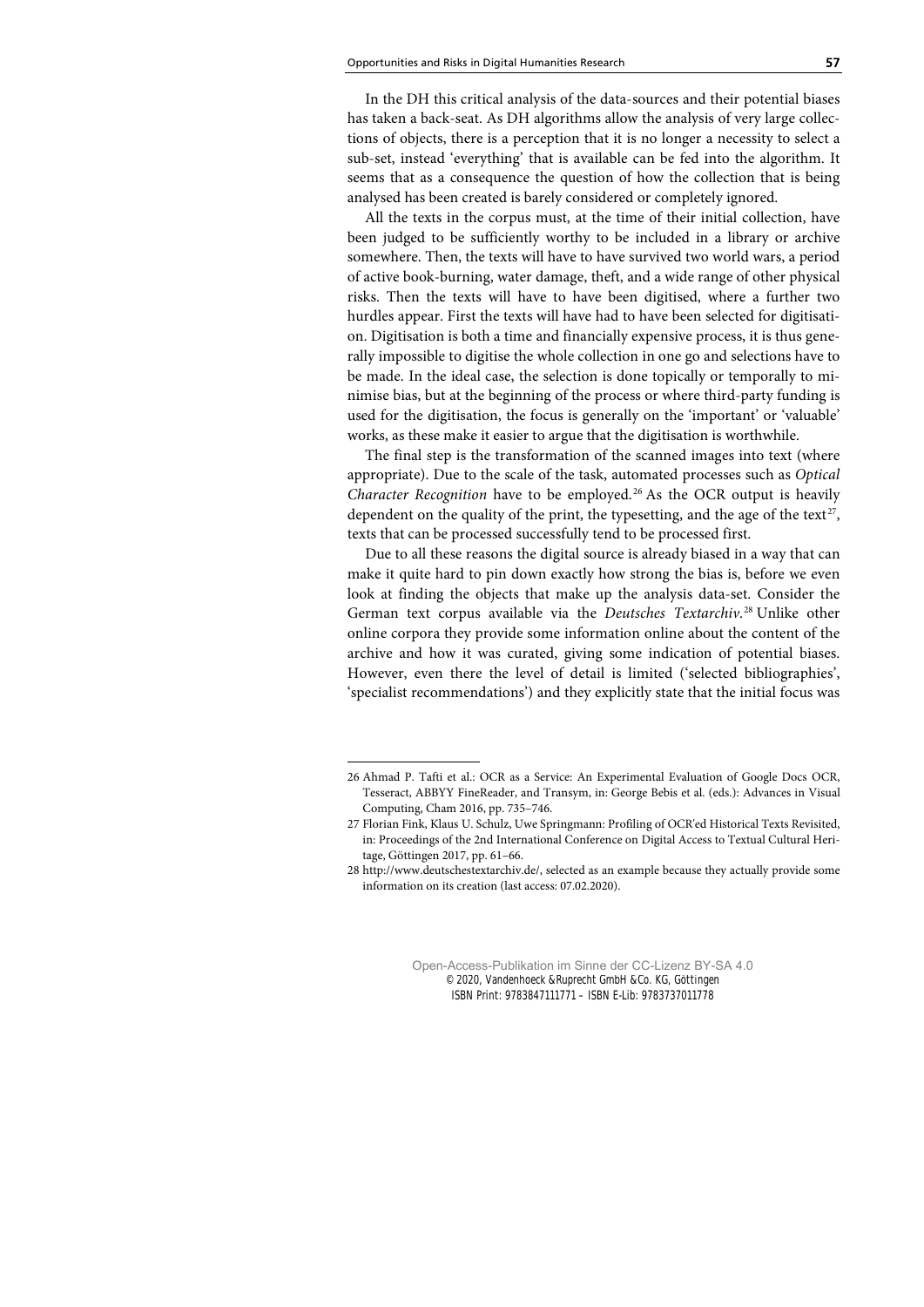on canonical works, with selected additions.<sup>[29](#page--1-15)</sup> What was selected and why is not clear, but focusing on the canonical works will introduce significant bias in the data, regardless of what was added.

All of these issues should not really create an issue for humanities research, as the selection of sources and the critical analysis of these sources and the selection process is a core research concept. However, in the DH area, the whole process is frequently summarised as "a query for the topic empire was used and a total of 843 texts returned, which were downloaded in TEI and form the basis of the analysis" or "we acquired the corpus of letters sent by X". While there might have been critical engagement with the archive and a number of actual query keywords might have been used to get good coverage over the given topic, no details are given on this process, even though they might significantly skew the distribution of texts in the analysis corpus.

To undertake methodologically sound DH research, these methodological aspects need to be reported in detail. Where the required information is not available within the archive, an analysis of potential biases in the corpus should be undertaken and reported. A positive example is the work by Müller, where the digital source is analysed in detail to understand its specific attributes, these and the methods used are reported in detail, and where necessary reference is made back to the original physical source.<sup>[30](#page--1-6)</sup> Without this detail, any conclusion that goes beyond "in the specific set of texts we analysed" cannot be relied upon, not because the conclusion is right or wrong, but because we have no idea of how the specifics of the data skew the analysis.

#### 3.2 Algorithms are opinionated $31$

Computer Science's roots lie in mathematics and in particular in the field of boolean logic. Boolean logic holds that for any given question there can only be two possible answers: true or false. At the technical level, a computer is a collection of transistors which implement exactly this logic decision and where the combination of millions of these transistors allow us to implement the kind of complex logic flows that make DH happen.

<sup>29</sup> Alexander Geyken et al.: Das Deutsche Textarchiv: Vom historischen Korpus zum aktiven Archiv, in: Silke Schomburg et al. (eds.): Digitale Wissenschaft. Stand und Entwicklung digital vernetzter Forschung in Deutschland, Köln 2011, pp. 157–161.

<sup>30</sup> Andreas Müller: Vom Konversationslexikon zur Enzyklopädie, in: Das Achtzehnte Jahrhundert 43.1 (2019), pp. 73–89.

<sup>31</sup> For an early treatment of this see David Sculley, Bradley M. Pasanek: Meaning and Mining: the Impact of Implicit Assumptions in Data Mining for the Humanities, in: Literary and Linguistic Computing 23.4 (2008), pp. 409–424.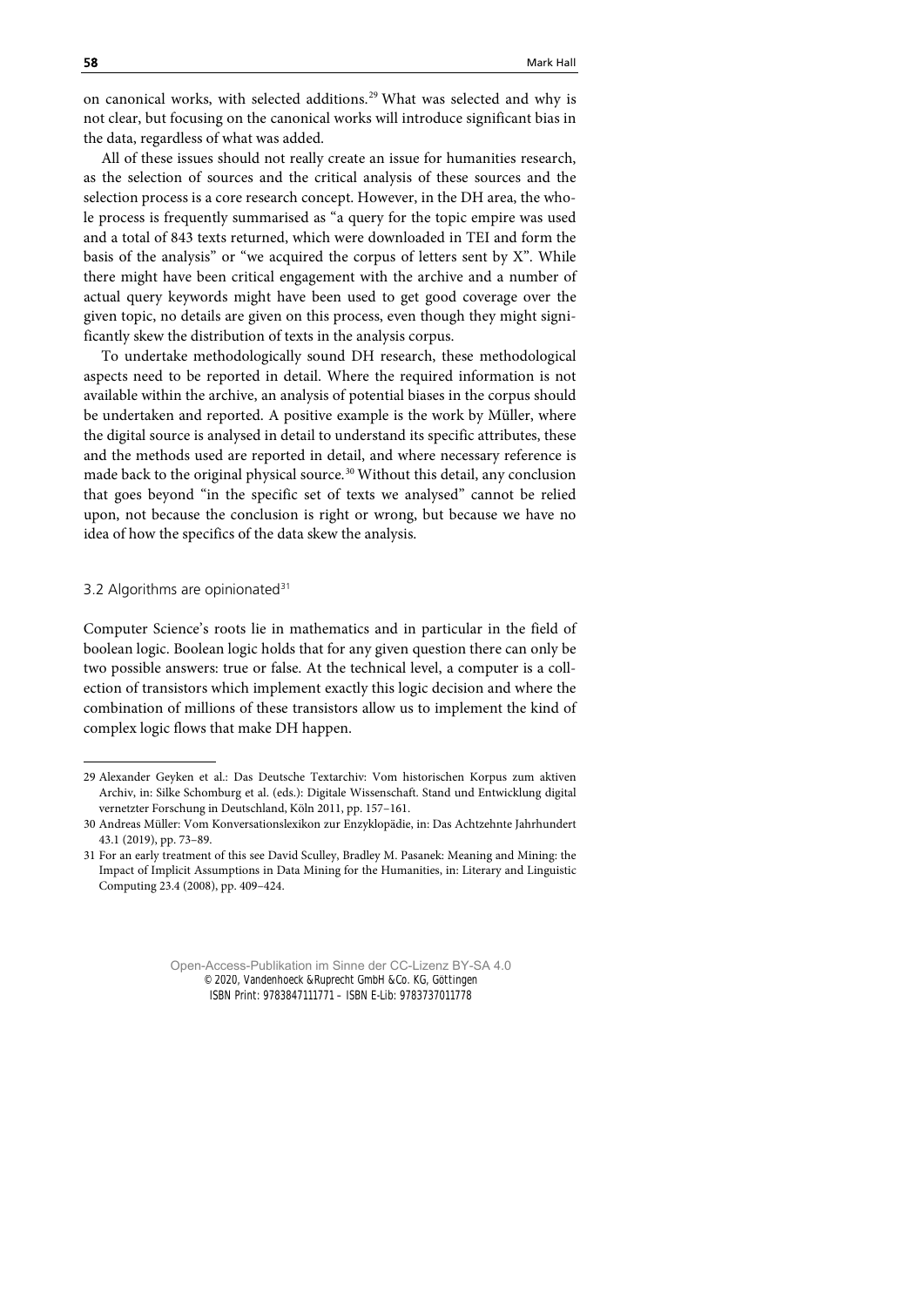This fundamental binary view of the world extends into all algorithms, as even where they are designed to support uncertainty, this is always simulated and fundamentally reduced to a binary representation. The effect of this is that algorithms generally are incapable of modelling when they cannot answer a question. An algorithm will always provide an 'answer' to a question, fundamentally splitting the set of input data elements into those for which the question is true and those for which it is not. This happens even if the data that is fed into the algorithm is not of the appropriate type or fulfils the constraints set be the algorithm.

The most common example of these kinds of mistakes is the use of fundamental statistical measures (which are also algorithms). Where quantitative results, for example frequencies of word co-occurrences, are calculated, the results for different conditions, for example words that co-occur with male vs. female characters, are often compared using Student's t-tests to prove that they are significantly different. However, the t-test requires that the measurements being compared are independent and normally distributed. Neither of these two are likely to be the case for the results of text analysis. Unlike for example the height of trees in two separate forests, the frequencies of words in a single text are possibly to be linked together quite strongly, breaking the independence assumption. Secondly, word distributions are generally more likely to follow a Zipf distribution, [32](#page--1-8) breaking the normal distribution assumption. Now this might not be the case for a specific piece of research, say because the word counts have been drawn from unrelated texts and they happen to be normally distributed, but this needs to be reported. Otherwise any statistical significance is meaningless and any research conclusions drawn from it are as likely to be false as true, fundamentally invalidating any conclusions.

In addition to this fundamental bias towards always providing an answer, algorithms can also have specific opinions that may not be immediately visible. This is particularly the case for many of the machine-learning models that have become very popular in the recent years. As explained above machine-learning models take large amounts of manually annotated data and try to learn how to map the input to the desired annotation. While the results are often very promising, the difficulty is that it is unclear what has been learned. One of the classic examples are neural networks trained on the *ImageNet* data-set to recognise a wide range of objects. They work very well, but what researchers then found was that by manipulating small aspects of the objects in the images, they could get the neural network to completely misidentify the images. For example by making minute changes to the texture of an image of a turtle,

<sup>32</sup> George K. Zipf: Human Behavior and the Principle of Least Effort, Cambridge, Mass. 1949, p. 24.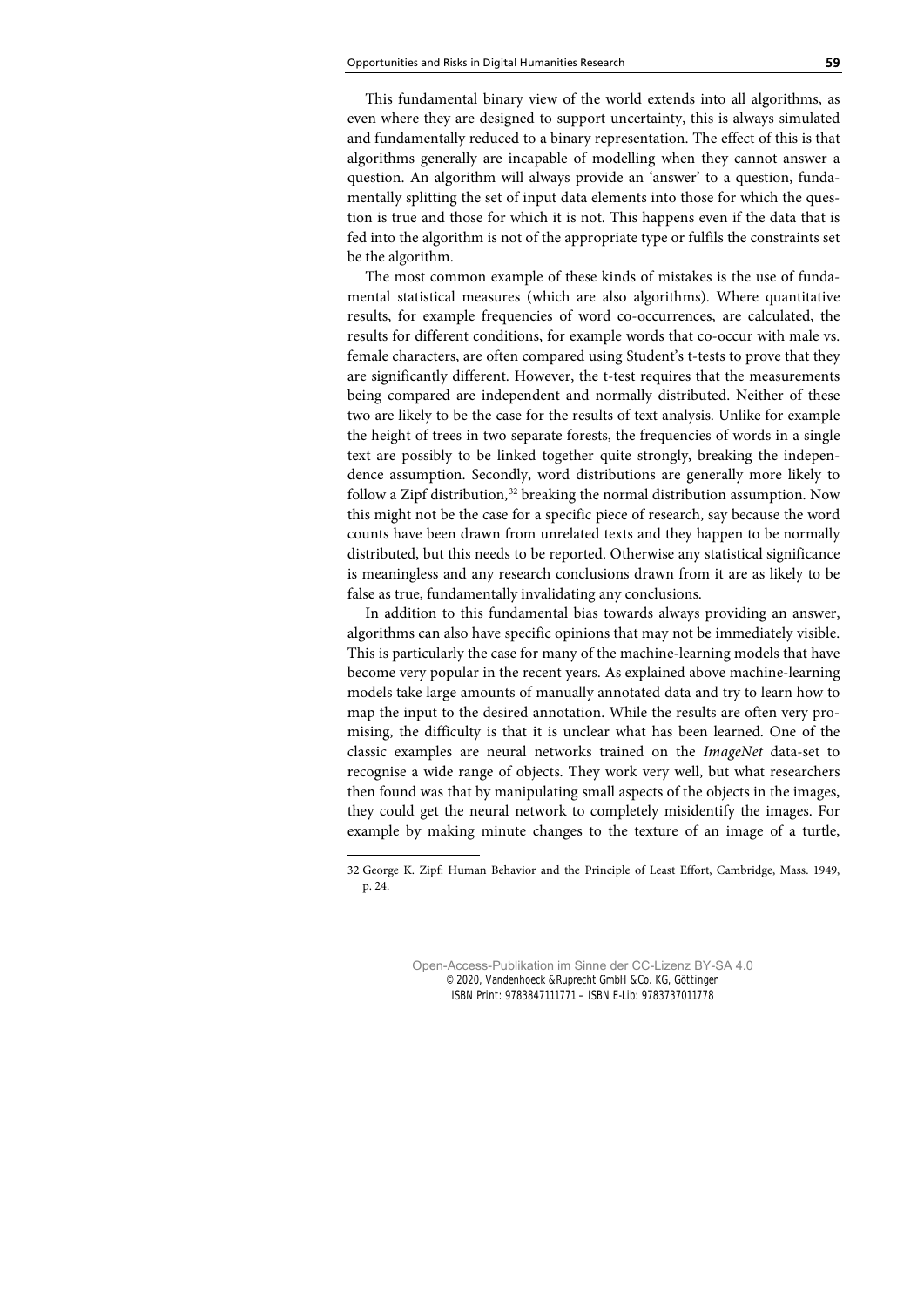changes so small they are barely noticeable to a human, they could induce the neural network to recognise the image as an automatic rifle.<sup>[33](#page--1-2)</sup> The problem arises because the neural network has actually learned to distinguish different texture patterns and image features that are often barely visible to the human eye. While for the data it was trained on this works, with unknown or slightly different data it quickly produces erroneous results.

This illustrates the susceptibility of neural networks nicely, but what is primarily relevant for DH is the factor that it is not clear what the neural networks are learning, thus it is not clear what their 'opinion' of the data is. For example the same neural network for image classification can be used to cluster historic photographs.[34](#page--1-3) The results look very promising, but because we don't know what the model has learned, we don't know whether the results represent what we, as humans, see in the data (a clustering by image type: portrait, group photo, architecture, etc.) or some underlying bias. For example, because the technology used in photography changes over time, the neural network might actually be clustering the images based on technical aspects of the photographs, because it is picking up on variations caused by different cameras, film materials, or development processes. While this might coincide with different subject types, making the results look appropriate, when further images are added, that use, for example, the same film material in a different setting, it is possible that the algorithm would completely misclassify the images. As in the case of the data biases, it is not so much the existence of the bias that is the issue, but the fact that it is not clear whether there is any and what kind of bias is included.

### 3.3 Evaluation

Unlike non-computational humanities research, where the argument is the research output, in digital humanities research there is an intermediate step of data-generation and the research output is derived through interpretation from the data. Because this intermediate data-generation step is undertaken using an algorithm, it is necessary to evaluate the accuracy and correctness of the algorithm, before and independently from the conclusions drawn from its output. The biggest methodological weakness around evaluation is that in most pieces of digital humanities research it is missing. Two reasons for this are that

<sup>33</sup> Anish Athalye et al.: Synthesizing Robust Adversarial Examples. arXiv preprint arXiv:1707.07 397 (2017).

<sup>34</sup> Peter Leonard: Lina Jonns Efterträdare: Machine Vision and Lund's Photographic History, in: Book of abstracts 4th Conference of The Association Digital Humanities in the Nordic Countries, Copenhagen 2019. https://cst.dk/DHN2019Pro/DHN2019BookofAbstracts.pdf (last access: 07.02.2020).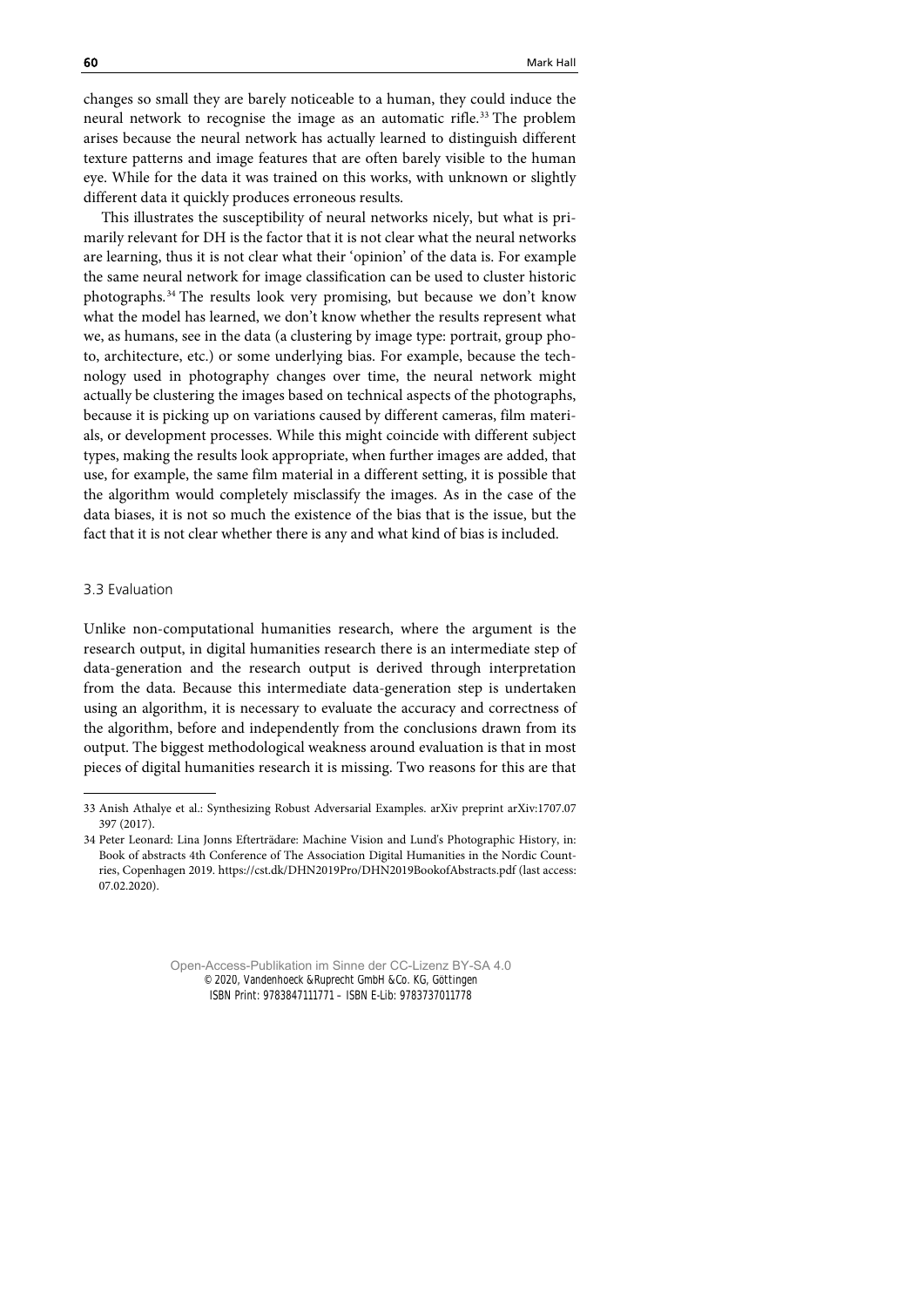evaluating takes time and that assessing the algorithm's output with respect to the research question is conceptually mistaken for the act of evaluating the algorithm.

An area where this type of mistake is often seen is where topic modelling is used. In many cases only a selection of topics is actually reported on, detailing how they support the original hypothesis. However, if we generate random lists of words that frequently co-occur, there is likely to be at least a few lists which can be interpreted relative to the research question. This does not mean that the model as a whole is valid, as is never the case for a random sample. If the five or six reported topics are the only understandable ones out of a model with 30 topics, then this is not a good model and no conclusions should be drawn based on such a small selection. This, as Da points out, also goes for negative results. Only if it is clear that the negative results are not just random noise can any conclusions be drawn.

Correctly evaluating the algorithm means testing it with a range of input data and then assessing whether the output produced by the algorithm is correct for the given input, irrespective of the research question. In addition to not taking the research question into consideration, two basic rules need to be followed.

First, the algorithm must never be evaluated using the data it was trained on. This does not just mean splitting the data-set into a learning and an evaluation data-set, it means choosing an evaluation data-set that is drawn from a different source than the learning data-set. This is necessary, as even if the original data-set is randomly split into a learning and an evaluation data-set, there are likely to be underlying characteristics of the data-set that distinguish the data-set from all others and which introduce bias into the algorithm that limits its generalisability. By choosing an independent evaluation data-set, it is possible to fully test the degree to which the algorithm generalises.

During the development and evaluation of the algorithm the learning dataset is itself split into a training and a test data-set. When testing with the test data, the generated output can be compared against the expected outcome and can be used to improve the algorithm. However, when evaluating using the evaluation data, only accuracy or correctness metrics may be generated. The results of evaluation run must not be used to further improve the algorithm, as in that case the evaluation data is no longer separate from the training data, negating the benefits of the separate evaluation data-set.

The second basic rule is that the evaluation must be designed to counteract any known biases in the data. If, for example, the aim is to develop an algorithm that can classify text for the whole  $19<sup>th</sup>$  century, then the evaluation data must be selected to provide even coverage over the target time period, even if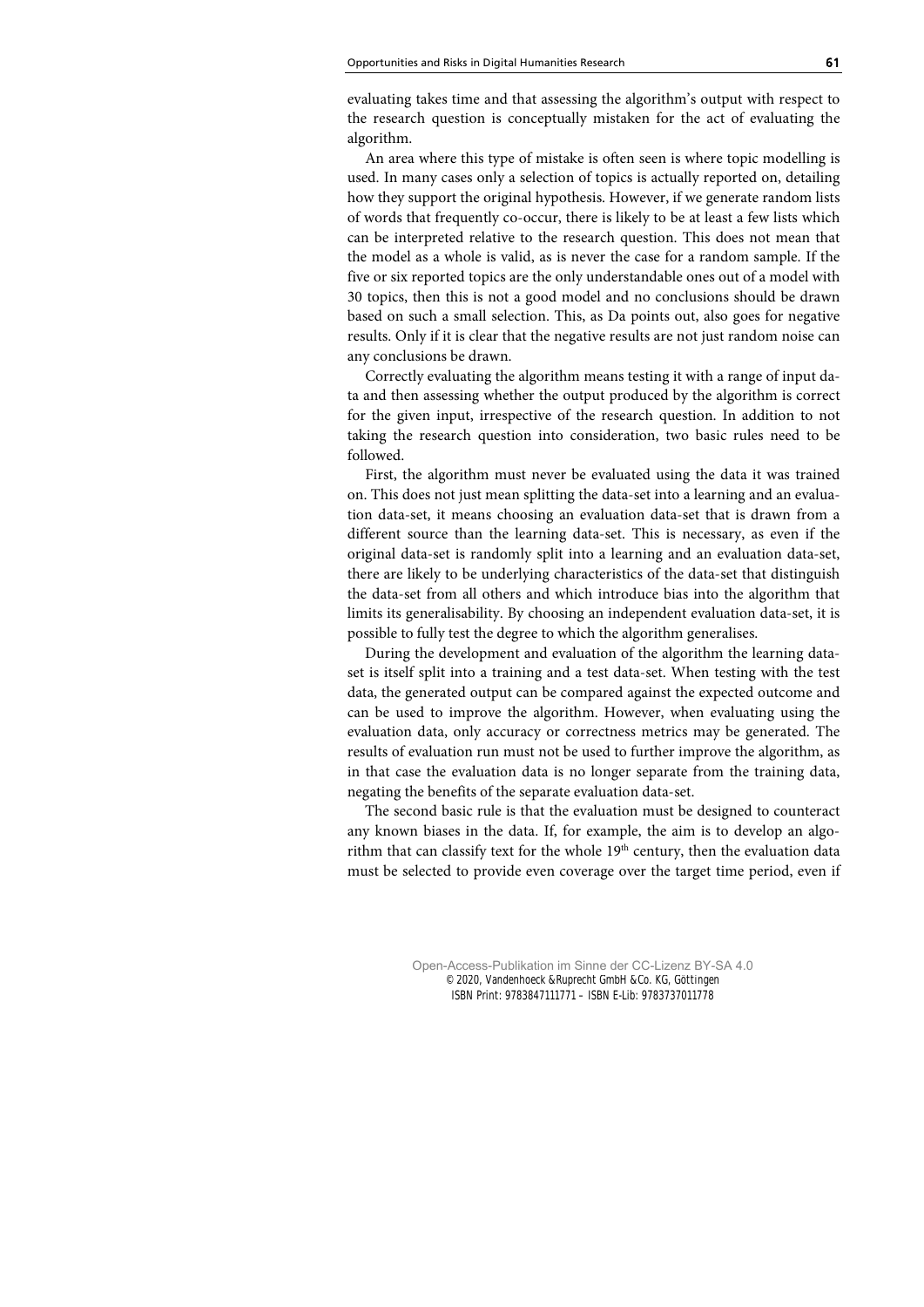the training set has a bias towards texts later in the period. This is necessary, as otherwise the evaluation results do not provide a realistic assessment of the algorithm quality.

As part of this we should also become more open to reporting negative results. While this is something most disciplines struggle with, the humanities with their predisposition for critical self-analysis should really be primed for leading on this.

# 4 The Spectre of Techno-Positivism

In the sections above I have discussed what I see as both the opportunities and main risks facing the Digital Humanities at this point in time. However, the biggest risk I see in the future of the Digital Humanities is that as a discipline we drift into what I term 'techno-positivism'. We build more and more digital archives, digital editions, and many other kinds of data-sets. We apply digital methods to the data-sets, we visualise and then describe the results. What we don't do on a large scale is critically engage with the data or the results. Our algorithms are not grounded in humanities theories, our results are barely contextualised based on existing knowledge. We are undertaking essentially positivist research, but hide that truth under large amounts of data, interactive interfaces, and fancy visualisations.

If, as a discipline, we do not address these issues, then we are complicit in dragging research back into the past, where gender, colonialism, canonisation, and related issues are ignored, where the Digital Humanities are the study of dead, white dudes<sup>[35](#page--1-7)</sup>. This risk is significant, as this kind of research is sufficiently simplistic that it can be supported with current tools and algorithms. However, it also means that significant amounts of current Digital Humanities research should be labelled as interesting, but the results do not allow generalise to anything that was not in the analysed data, and no general conclusions can be drawn.

However, unlike other critical commentators I do not argue that the Digital Humanities should be abandoned. Quite apart from the fact that the popularity of DH with funding bodies makes this a ludicrous idea, I believe that addressing these things head-on will actually allow DH research to fully achieve its potential. The current, techno-positivist approach allows the humanities researcher to create the data, which is then handed to the computer scientist for processing, and the results are interpreted by the humanities researcher. While

<sup>35</sup> Lisa Marie Rhody: Why I Dig: Feminist Approaches to Text Analysis, in: Gold, Klein: Debates, pp. 536–539; Kim Gallon: Making a Case for the Black Digital Humanities, in: ibid., pp. 42–49.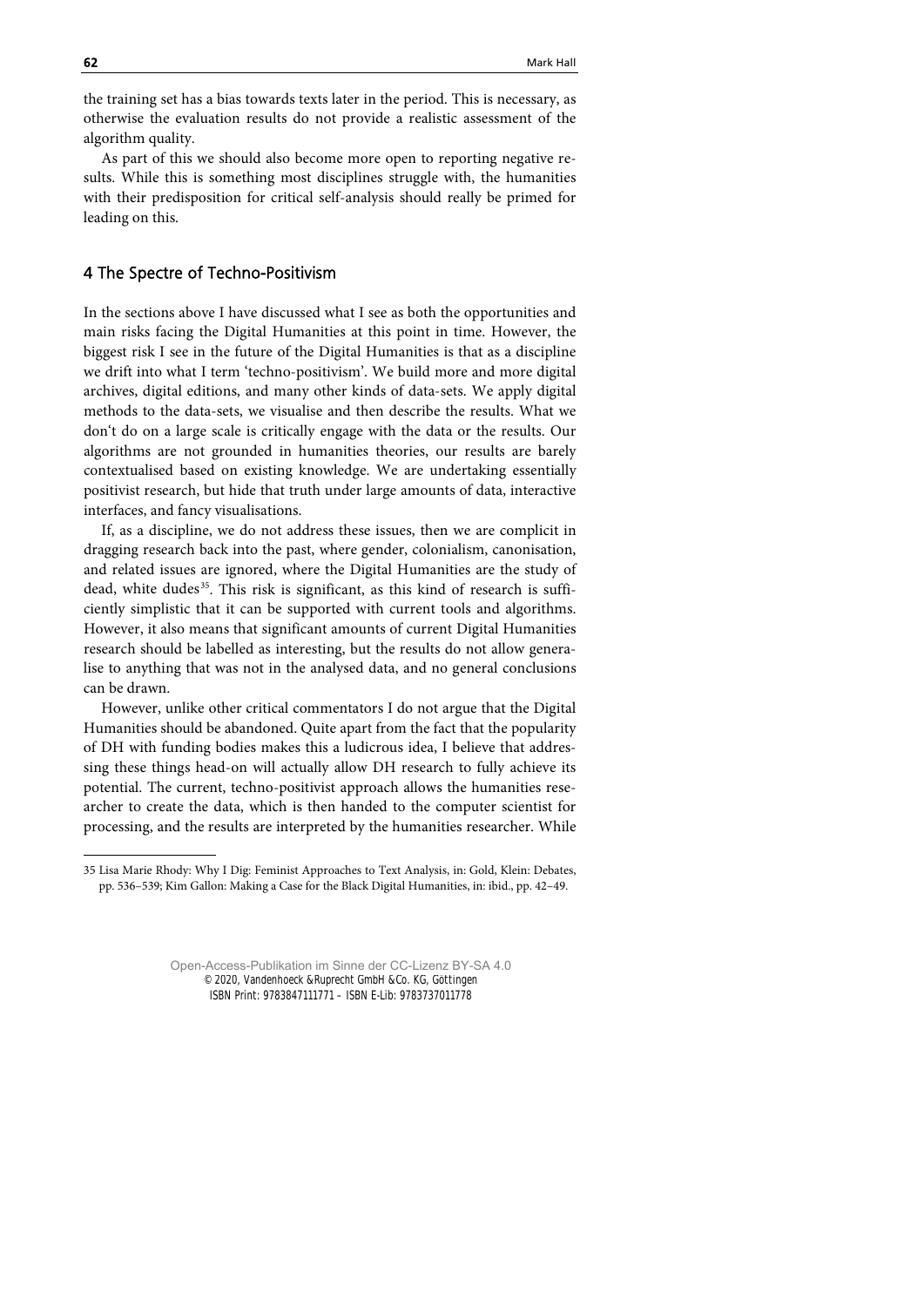this represents basic working together, it is not true collaboration. True collaboration requires an in-depth understanding of what the other does in order to truly benefit from their input and in order to provide responses back that allow the other to fully understand the value and nuances of the own work.

This level of collaboration will require computer scientists to develop algorithms that are grounded in complex theoretical humanities frameworks developed by humanities researchers. That see the world as more than a collection of word frequencies, collocations, and pixel colours. It will also require humanities scholars to fully understand the power and limitations of these algorithms, so that they can properly contextualise them and place the results in larger frameworks of understanding. This has significant benefits to both sides.

First, for computer scientists it will drive the development of truly novel algorithms that are able to model the complexities of reality, rather than just reducing reality until it fits into simple models. This will address the sometimes voiced question of why a computer scientist is needed on a project. Second, for humanities researchers it will produce truly novel methods, rather than simplistically scaled-up versions of the counting methods that were introduced by and popular in positivist research. This will allow humanities researchers to pose new research questions, rather than just technically rehashing basic questions. It might mean that results are possibly produced not quite as quickly, but it will produce results that have true value.

This can be achieved and we are seeing the slow drip-drip-drip of research taking these issues into account, but to truly achieve the aim of DH being a transformative new approach, we need to stop fooling ourselves that current computational methods achieve even close to the depth of non-computational humanities research methods. Counting words is not reading text. Applying machine learning is not understanding. The focus needs to move from what is technically possible to how we can transfer at least parts of humans' deeper understanding of these issues to the algorithmic world. Then DH will be truly transformational.

"The first principle is that you must not fool yourself—and you are the easiest person to fool. So you have to be very careful about that. After you've not fooled yourself, it's easy not to fool other scientists. You just have to be honest in a conventional way after that." Richard P. Feynmann, Caltech Commencement Address, 1974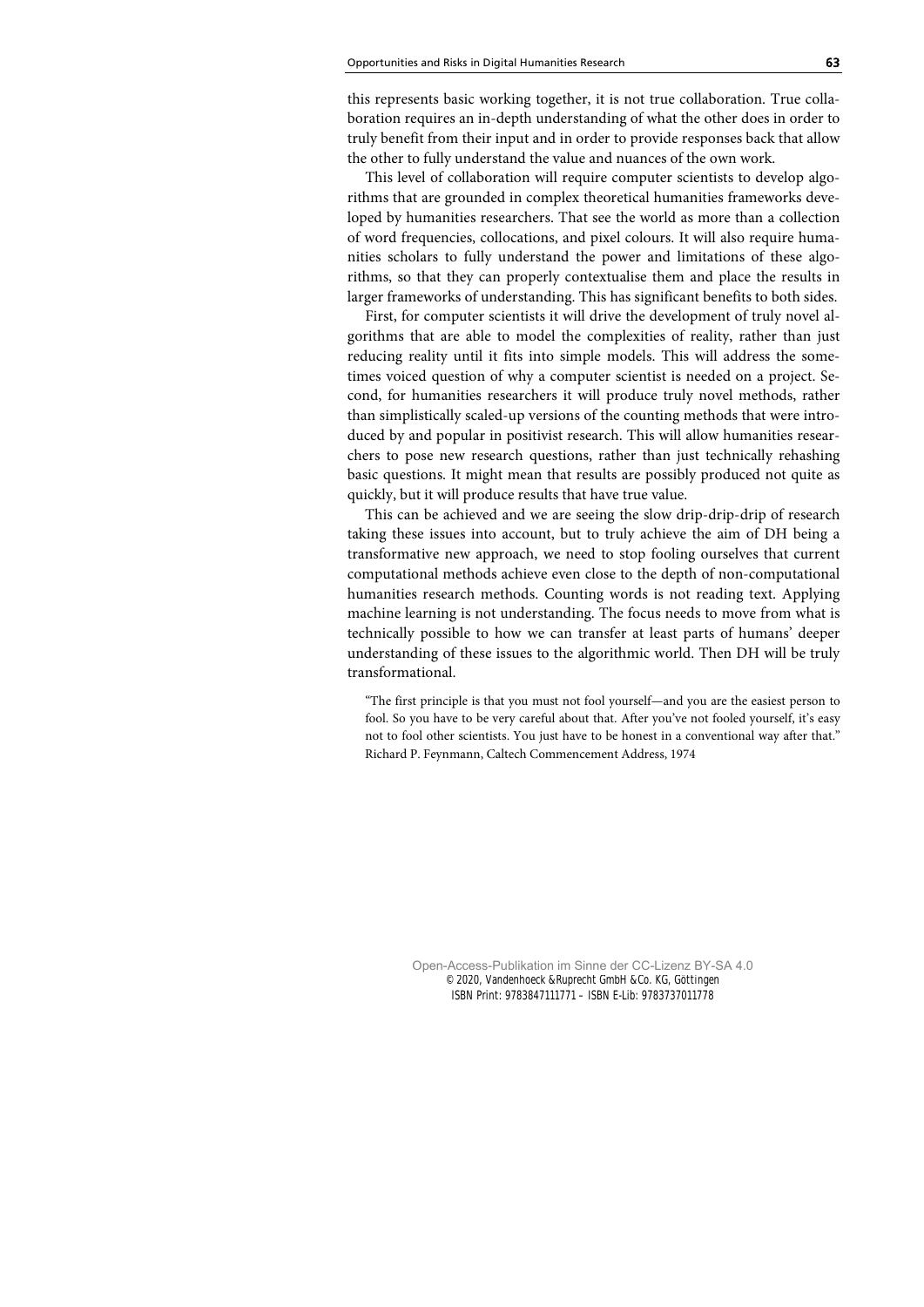# Acknowledgements

I would like to thank my colleagues at the Digital Humanities Meetup in Halle for the many constructive discussions that helped focus my thinking around these methodological issues. I would like to particularly thank Andreas Müller and Thorsten Roeder for the constructive feedback that has significantly improved this article.

# References

- Anish Athalye et al.: Synthesizing Robust Adversarial Examples. arXiv preprint ar-Xiv:1707.07397 (2017).
- Ricardo Baeza-Yates, Berthier Ribeiro-Neto: Modern Information Retrieval, 2nd ed., Harlow et. al. 2011.
- Kimberly Barata: Archives in the digital age, in: Journal of the Society of Archivists 25.1 (2004), pp. 63–70.
- Jenny Bergenmar, Katarina Leppänen: Gender and Vernaculars in Digital Humanities and World Literature, in: NORA – Nordic Journal of Feminist and Gender Research 25.4 (2017), pp. 232–246.
- David Berry et al.: No Signal without Symbol: Decoding the Digital Humanities, in: Matthew K. Gold, Lauren F. Klein (eds.): Debates in the DigitalHumanities, Minneapolis 2019. https://dhdebates.gc.cuny.edu/projects/debates-in-the-digital-humanities-2019.
- David M. Blei, Andrew Y. Ng, Michael I. Jordan: Latent dirichlet allocation, in: The Journal of Machine Learning Research 3 (2003), pp. 993–1022.
- Jonathan Chang et al.: Reading Tea Leaves: How Humans Interpret Topic Models, in: Advances in Neural Information Processing Systems 22, Vancouver 2009, pp. 288–296.
- Tanya E. Clement, Daniel Carter: Connecting theory and practice in digital humanities information work, in: Journal of the Association for Information Science and Technology 68.6 (2017), pp. 1385–1396.
- Nan Z. Da: The Computational Case against Computational Literary Studies, in: Critical Inquiry 45.3 (2019), pp. 601–639.
- Tom Dietterich: Overfitting and Undercomputing in Machine Learning, in: ACM Computing Surveys 27.3 (1995), pp. 326–327.
- Florian Fink, Klaus U. Schulz, Uwe Springmann: Profiling of OCR'ed Historical Texts Revisited, in: Proceedings of the 2nd International Conference on Digital Access to Textual Cultural Heritage, Göttingen 2017, pp. 61–66.
- John R. Firth: A Synopsis of Linguistic Theory, in: Studies in Linguistic Analysis, Oxford 1957, pp. 1–32.
- Kathleen Fitzpatrick: The Humanities, Done Digitally, in: Matthew K. Gold (ed.): Debates in the Digital humanities, Minneapolis 2012, pp. 12–15.
- Kathleen Fitzpatrick: The Humanities, Done digitally, in: The Chronicle of Higher Education. https://www.chronicle.com/article/The-Humanities-Done-Digitally/127382.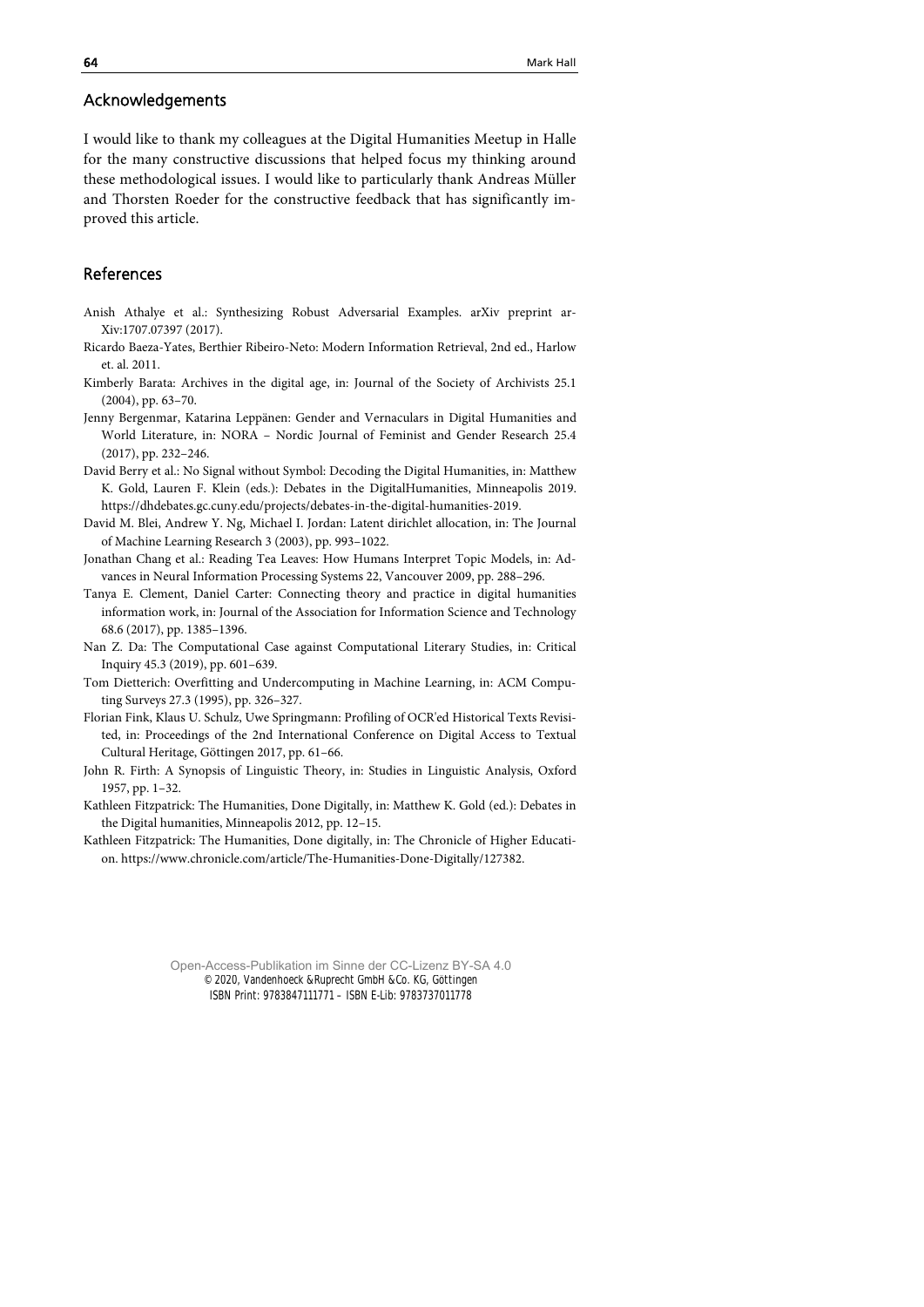- Kim Gallon: Making a Case for the Black Digital Humanities, in: Matthew K. Gold, Lauren F. Klein (eds.): Debates in the Digital Humanities, Minneapolis 2016, pp. 42–49.
- Alexander Geyken et al.: Das Deutsche Textarchiv: Vom historischen Korpus zum aktiven Archiv, in: Silke Schomburg et al. (eds.): Digitale Wissenschaft. Stand und Entwicklung digital vernetzter Forschung in Deutschland, Köln 2011, pp. 157–161.
- Safaa I. Hajeer et al.: A New Stemming Algorithm for Efficient Information Retrieval Systems and Web Search Engines, in: Aboul E.Hassanien et al. (eds.): Multimedia Forensics and Security. Foundations, Innovations, and Applications, Cham 2017, pp. 117–135.
- Stefan Jänicke et al.: On Close and Distant Reading in Digital Humanities: A Survey and Future Challenges, in: Rita Borgo, Fabio Ganovelli, Ivan Viola: Eurographics Conference on Visualization 2015, pp. 83–103. DOI: https://doi.org/10.2312/eurovisstar.20151113.
- Sergio Jimenez et al.: BM25-CTF: Improving TF and IDF factors in BM25 by using collection term frequencies, in: Journal of Intelligent & Fuzzy Systems 34.1 (2018), pp. 1–13.
- Matthew G. Kirschenbaum: What is Digital Humanities and What's It Doing in English Departments, in: Matthew K. Gold (ed.): Debates in the Digital humanities, Minneapolis 2012, pp. 3–11.
- Tibor Koltay: Library and information science and the digital humanities: Perceived and real strengths and weaknesses, in: Journal of Documentation 72.4 (2016), pp. 781–792.
- Peter Leonard: Lina Jonns Efterträdare: Machine Vision and Lund's Photographic History, in: Book of abstracts 4th Conference of The Association Digital Humanities in the Nordic Countries, Copenhagen 2019. https://cst.dk/DHN2019Pro/DHN2019BookofAbstracts. pdf.
- Alan Liu: Where is Cultural Criticism in the Digital Humanities?, in: Matthew K. Gold (ed.): Debates in the Digital humanities, Minneapolis 2012, pp. 490–509.
- Tomas Mikolov et al.: Distributed Representations of Words and Phrases and their Compositionality, in: Advances in Neural Information Processing Systems 26, Lake Tahoe 2013, pp. 3111–3119.
- Franco Moretti: Distant Reading, London 2013.
- Andreas Müller: Vom Konversationslexikon zur Enzyklopädie, in: Das Achtzehnte Jahrhundert 43.1 (2019), pp. 73–89.
- Bob Nicholson: The Digital Turn: Exploring the methodological possibilities of digital newspaper archives, in: Media History 19.1 (2013), pp. 59–73.
- Bethany Nowviskie: Digital Humanities in the Anthropocene, in: Digital Scholarship in the Humanities 30.1 (2015), pp. i4–i15.
- Bethany Nowviskie: On the Origin of "Hack" and "Yack", in: Matthew K. Gold, Lauren F. Klein (eds.): Debates in the Digital Humanities, Minneapolis 2016, pp. 66–70.
- Andrew Prescott: Making the Digital Human: Anxieties, Possibilities, Challenges, in: Digital Riffs 2012. http://digitalriffs.blogspot.com/2012/07/making-digital-human-anxieties.
- Lisa Marie Rhody: Why I Dig: Feminist Approaches to Text Analysis, in: Matthew K. Gold, Lauren F. Klein (eds.): Debates in the Digital Humanities, Minneapolis 2016, pp. 536– 539.
- Roopika Risam: Decolonizing Digital Humanities in Theory and Practice, in: Jentery Sayers (ed.): The Routledge Companion to Media Studies and Digital Humanities, New York 2018, pp. 98–106.